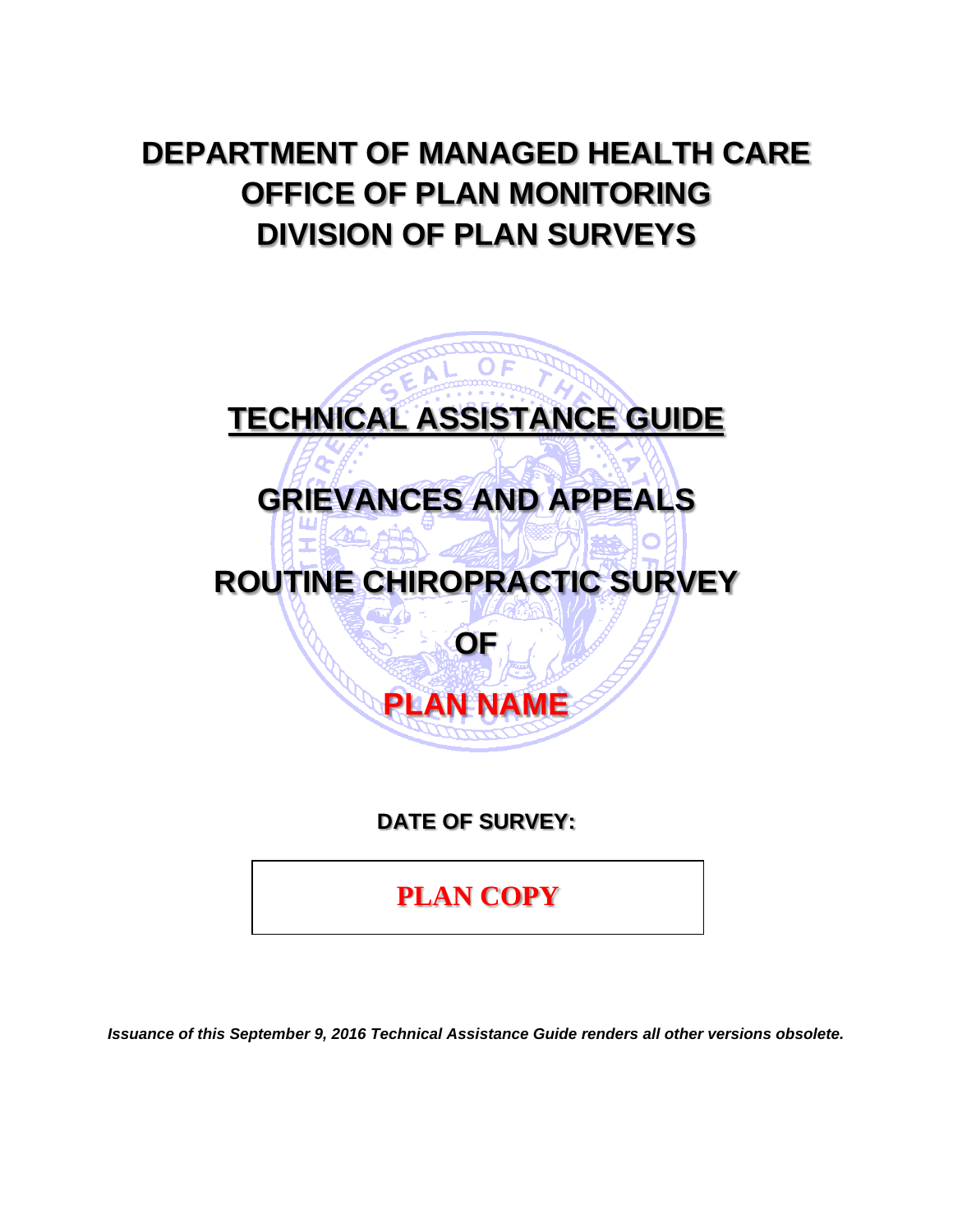# **GRIEVANCES AND APPEALS REQUIREMENTS TABLE OF CONTENTS**

| Requirement GA-003: Grievance Receipt, Review and Resolution  16    |  |
|---------------------------------------------------------------------|--|
| Requirement GA-004: Enrollee Education/Notification Requirements 25 |  |
| Requirement GA-005: Expedited Review of Urgent Grievances 30        |  |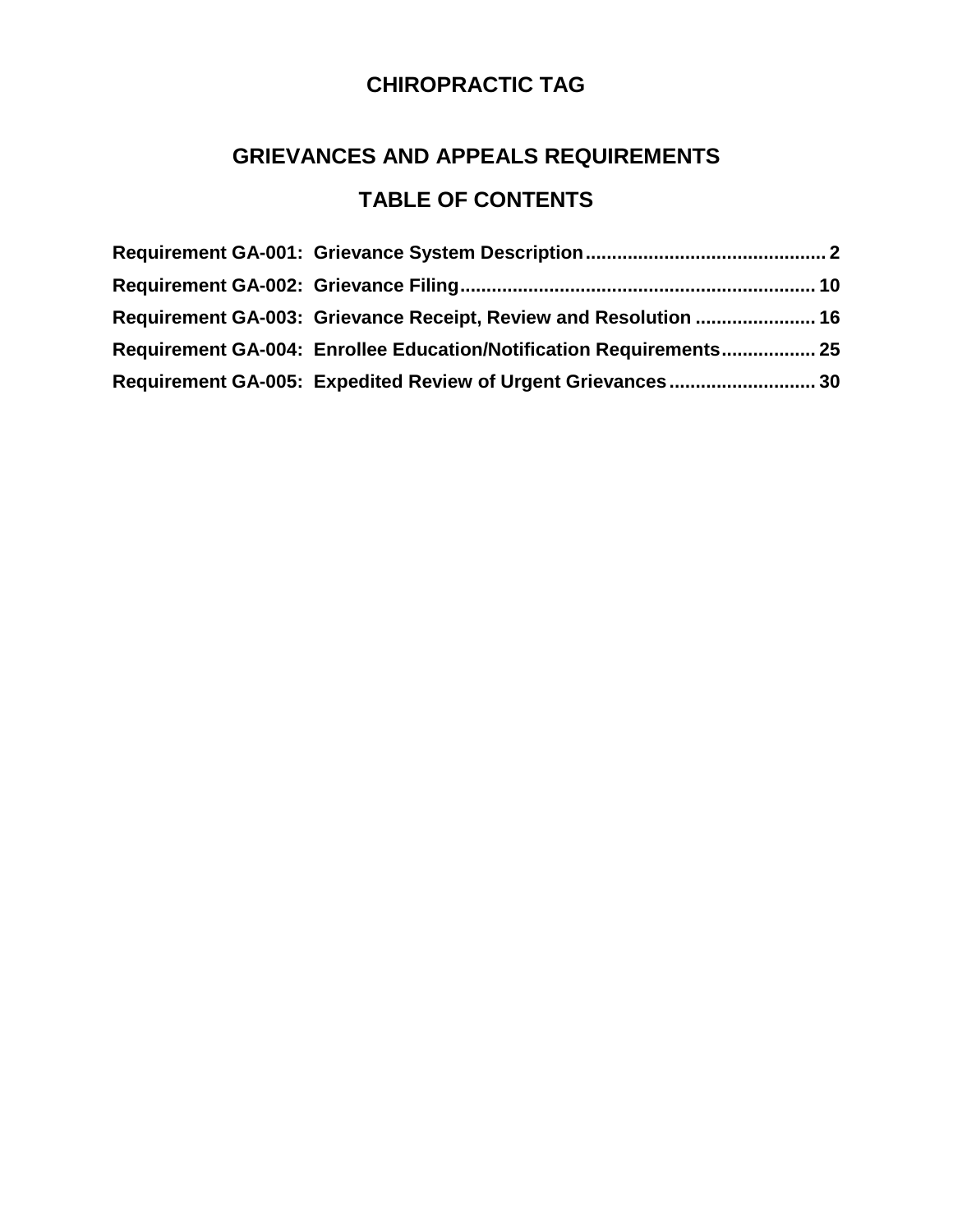#### <span id="page-2-0"></span>**Requirement GA-001: Grievance System Description**

#### **STATUTORY/REGULATORY CITATION(S)**

#### **CA Health and Safety Code section 1367.01(j)**

(j) Every health care service plan subject to this section that reviews requests by providers prior to, retrospectively, or concurrent with, the provision of health care services to enrollees shall establish, as part of the quality assurance program required by Section 1370, a process by which the plan's compliance with this section is assessed and evaluated. The process shall include provisions for evaluation of complaints, assessment of trends, implementation of actions to correct identified problems, mechanisms to communicate actions and results to the appropriate health plan employees and contracting providers, and provisions for evaluation of any corrective action plan and measurements of performance.

#### **CA Health and Safety Code section 1368(a)(1)**

(a) Every plan shall do all of the following:

(1) Establish and maintain a grievance system approved by the department under which enrollees may submit their grievances to the plan. Each system shall provide reasonable procedures in accordance with department regulations that shall ensure adequate consideration of enrollee grievances and rectification when appropriate.

#### **CA Health and Safety Code section 1368(a)(4)(B)**

(a) Every plan shall do all of the following:

(4) (B) Grievances received by telephone, by facsimile, by e-mail, or online through the plan's website pursuant to Section 1368.015, that are not coverage disputes, disputed health care services involving medical necessity, or experimental or investigational treatment and that are resolved by the next business day following receipt are exempt from the requirements of subparagraph (A) and paragraph (5). The plan shall maintain a log of all these grievances. The log shall be periodically reviewed by the plan and shall include the following information for each complaint:

- (i) The date of the call.
- (ii) The name of the complainant.
- (iii)The complainant's member identification number.
- (iv)The nature of the grievance.
- (v) The nature of the resolution.

(vi)The name of the plan representative who took the call and resolved the grievance.

#### **CA Health and Safety Code section 1368(c)**

(c) The plan's grievance system shall include a system of aging of grievances that are pending and unresolved for 30 days or more. The plan shall provide a quarterly report to the director of grievances pending and unresolved for 30 or more days with separate categories of grievances for Medicare enrollees and Medi-Cal enrollees. The plan shall include with the report a brief explanation of the reasons each grievance is pending and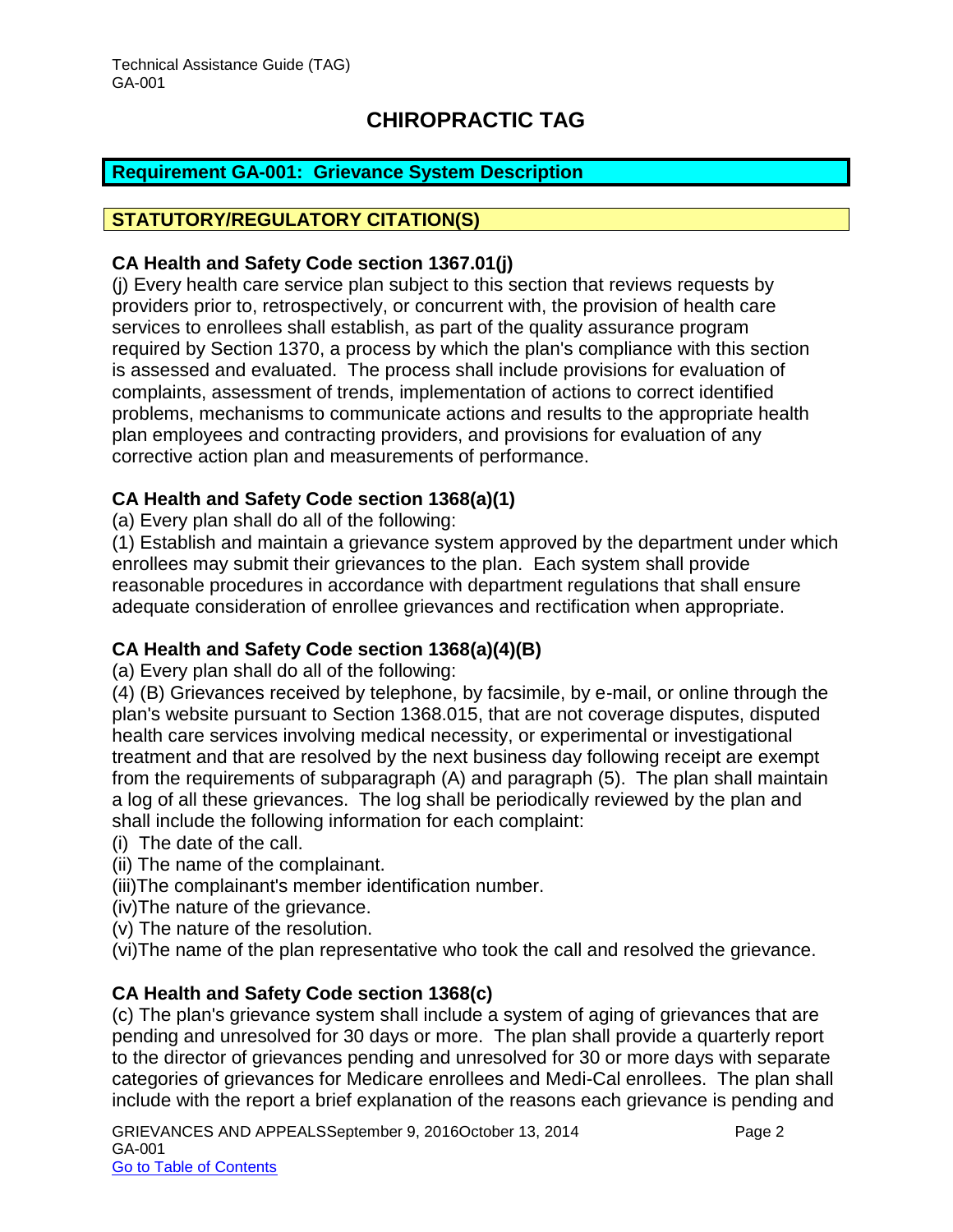unresolved for 30 days or more. The plan may include the following statement in the quarterly report that is made available to the public by the director:

"Under Medicare and Medi-Cal law, Medicare enrollees and Medi-Cal enrollees each have separate avenues of appeal that are not available to other enrollees. Therefore, grievances pending and unresolved may reflect enrollees pursuing their Medicare or Medi-Cal appeal rights."

If requested by a plan, the director shall include this statement in a written report made available to the public and prepared by the director that describes or compares grievances that are pending and unresolved with the plan for 30 days or more. Additionally, the director shall, if requested by a plan, append to that written report a brief explanation, provided in writing by the plan, of the reasons why grievances described in that written report are pending and unresolved for 30 days or more. The director shall not be required to include a statement or append a brief explanation to a written report that the director is required to prepare under this chapter, including Sections 1380 and 1397.5.

#### **28 CCR 1300.68(a)**

(a) The grievance system shall be established in writing and provide for procedures that will receive, review and resolve grievances within 30 calendar days of receipt by the plan, or any provider or entity with delegated authority to administer and resolve the plan's grievance system. The following definitions shall apply with respect to the regulations relating to grievance systems:

(1) "Grievance" means a written or oral expression of dissatisfaction regarding the plan and/or provider, including quality of care concerns, and shall include a complaint, dispute, request for reconsideration or appeal made by an enrollee or the enrollee's representative*.* Where the plan is unable to distinguish between a grievance and an inquiry, it shall be considered a grievance.

(2) "Complaint" is the same as "grievance."

(3) "Complainant" is the same as "grievant," and means the person who filed the grievance including the enrollee, a representative designated by the enrollee, or other individual with authority to act on behalf of the enrollee.

(4) "Resolved" means that the grievance has reached a final conclusion with respect to the enrollee's submitted grievance, and there are no pending enrollee appeals within the plan's grievance system, including entities with delegated authority.

(A) If the plan has multiple internal levels of grievance resolution or appeal, all levels must be completed within 30 calendar days of the plan's receipt of the grievance. (B) Grievances that are not resolved within 30 calendar days, or grievances referred to

the Department's complaint or independent medical review system, shall be reported as "pending" grievances pursuant to subsection (f) below. Grievances referred to external review processes, such as reviews of Medicare Managed Care determinations pursuant to 42 C.F.R. Part 422, or the Medi-Cal Fair Hearing process, shall also be reported pursuant to subsection (f) until the review and any required action by the plan resulting from the review is completed.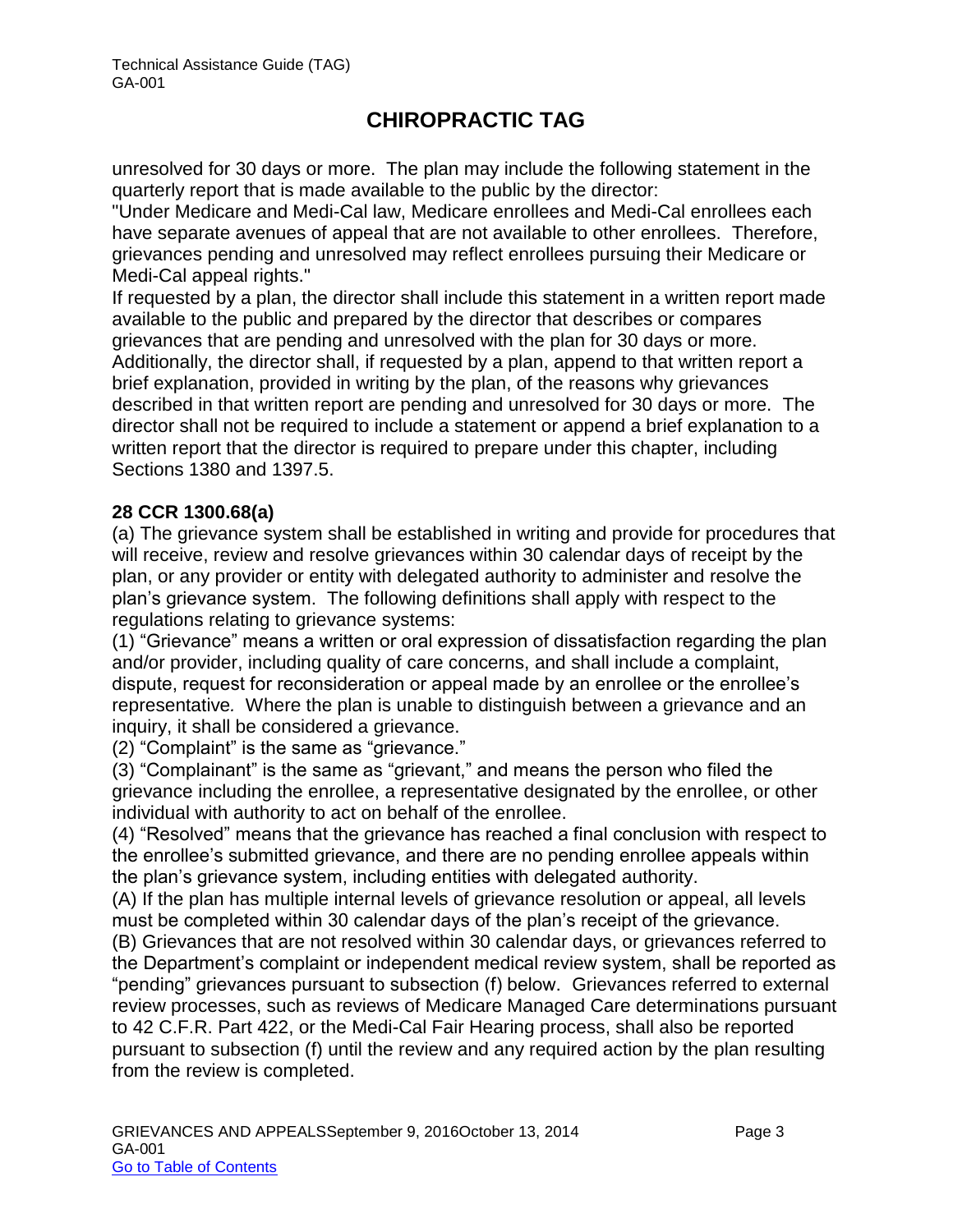#### **28 CCR 1300.68(b)(1)**

(b) The plan's grievance system shall include the following:

(1) An officer of the plan shall be designated as having primary responsibility for the plan's grievance system whether administered directly by the plan or delegated to another entity. The officer shall continuously review the operation of the grievance system to identify any emergent patterns of grievances. The system shall include the reporting procedures in order to improve plan policies and procedures.

#### **1300.68(b)(1), (3), (5), and (8)**

(b) The plan's grievance system shall include the following:

(1) An officer of the plan shall be designated as having primary responsibility for the plan's grievance system whether administered directly by the plan or delegated to another entity. The officer shall continuously review the operation of the grievance system to identify any emergent patterns of grievances. The system shall include the reporting procedures in order to improve plan policies and procedures.

(3) The grievance system shall address the linguistic and cultural needs of its enrollee population as well as the needs of enrollees with disabilities. The system shall ensure all enrollees have access to and can fully participate in the grievance system by providing assistance for those with limited English proficiency or with a visual or other communicative impairment. Such assistance shall include, but is not limited to, translations of grievance procedures, forms, and plan responses to grievances, as well as access to interpreters, telephone relay systems and other devices that aid disabled individuals to communicate. Plans shall develop and file with the Department a policy describing how they ensure that their grievance system complies with this subsection within 90 days of the effective date of this regulation.

(5) A written record shall be made for each grievance received by the plan, including the date received, the plan representative recording the grievance, a summary or other documents describing the grievance, and its disposition. The written record of grievances shall be reviewed periodically by the governing body of the plan, the public policy body created pursuant to section 1300.69, and by an officer of the Plan or his designee. This review shall be thoroughly documented.

(8) The plan shall assure that there is no discrimination against an enrollee or subscriber including cancellation of the contract) on the grounds that the complainant filed a grievance.

#### **28 CCR 1300.68(b)(5)**

(b) The plan's grievance system shall include the following:

(5) A written record shall be made for each grievance received by the plan, including the date received, the plan representative recording the grievance, a summary or other documents describing the grievance, and its disposition. The written record of grievances shall be reviewed periodically by the governing body of the plan, the public policy body created pursuant to section 1300.69, and by an officer of the Plan or his designee. This review shall be thoroughly documented.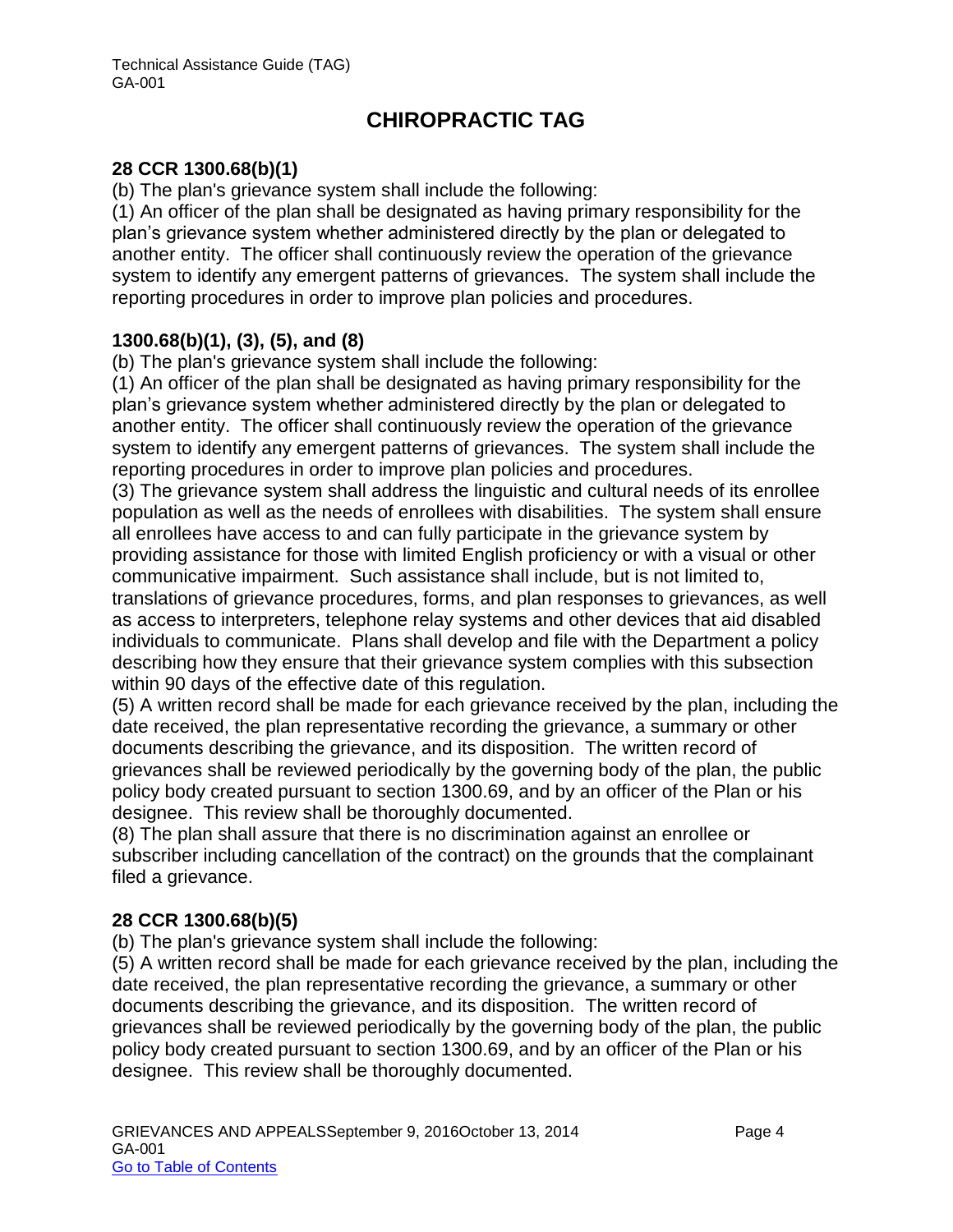#### **28 CCR 1300.68(d)(2)**

(d) The plan shall respond to grievances as follows:

(2)The grievance system shall provide for a prompt review of grievances by the management or supervisory staff responsible for the services or operations which are the subject of the grievance.

#### **28 CCR 1300.68(d)(6)**

(d) The plan shall respond to grievances as follows:

(6) Copies of grievances and responses shall be maintained by the Plan for five years, and shall include a copy of all medical records, documents, evidence of coverage and other relevant information upon which the plan relied in reaching its decision.

#### **28 CCR 1300.68(d)(8)**

(d) The plan shall respond to grievances as follows:

(8) Grievances received over the telephone that are not coverage disputes, disputed health care services involving medical necessity or experimental or investigational treatment, and that are resolved by the close of the next business day, are exempt from the requirement to send a written acknowledgment and response. The plan shall maintain a log of all such grievances containing the date of the call, the name of the complainant, member identification number, nature of the grievance, nature of resolution, and the plan representative's name who took the call and resolved the grievance. The information contained in this log shall be periodically reviewed by the plan as set forth in Subsection (b).

#### **28 CCR 1300.68(e)**

(e) The plan's grievance system shall track and monitor grievances received by the plan, or any entity with delegated authority to receive or respond to grievances. The system shall:

(1) Monitor the number of grievances received and resolved; whether the grievance was resolved in favor of the enrollee or plan; and the number of grievances pending over 30 calendar days. The system shall track grievances under categories of Commercial, Medicare and Medi-Cal/other contracts. The system shall indicate whether an enrollee grievance is pending at: 1) the plan's internal grievance system; 2) the Department's consumer complaint process; 3) the Department's Independent Medical Review system; 4) an action filed or before a trial or appellate court; or 5) other dispute resolution process. Additionally, the system shall indicate whether an enrollee grievance has been submitted to: 1) the Medicare review and appeal system; 2) the Medi-Cal fair hearing process; or 3) arbitration.

(2) The system shall be able to indicate the total number of grievances received, pending and resolved in favor of the enrollee at all levels of grievance review and to describe the issue or issues raised in grievances as 1) coverage disputes, 2) disputes involving medical necessity, (3) complaints about the quality of care and 4) complaints about access to care (including complaints about the waiting time for appointments), and 5) complaints about the quality of service, and 6) other issues.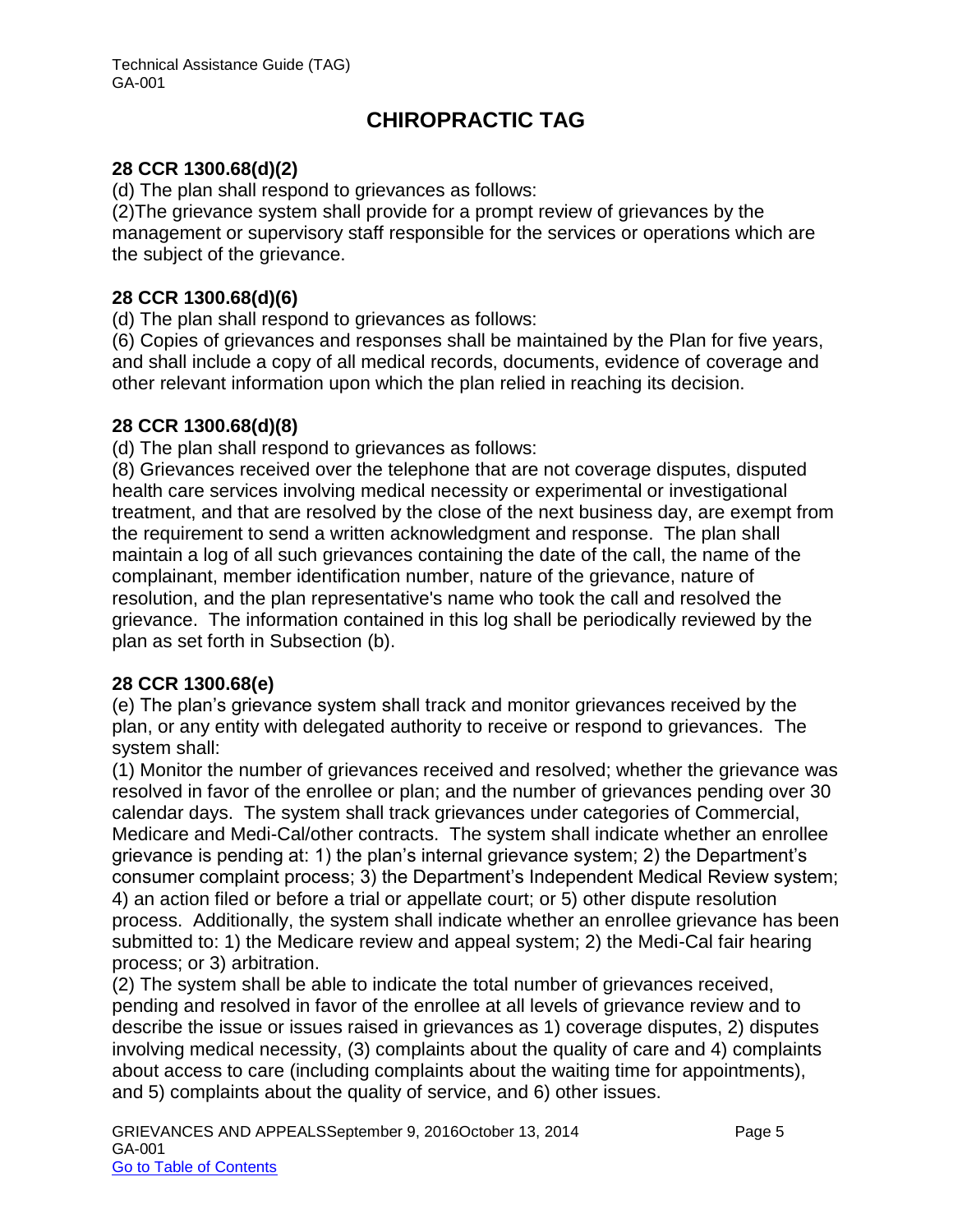#### **INDIVIDUAL(S)/POSITION(S) TO BE INTERVIEWED**

#### **Staff responsible for the activities described above, for example:**

- Chiropractic Director and/or officer who has primary responsibility for the grievance system
- Manager of Member Services
- **QM Director**
- Director of Operations

#### **DOCUMENT(S) TO BE REVIEWED**

- Description of the grievance system
- Position description of the officer with primary responsibility for the grievance system
- Policy and procedure for generation and review of aggregated and tabulated grievances
- Grievance logs
- Grievance forms
- Policies and procedures to maintain a system of aging of grievances pending and unresolved for 30 calendar days or more
- Policy and procedure to report quarterly to the DMHC all grievances pending and unresolved for 30 calendar days or more
- Policies and procedures for the processing of grievances
- Committee minutes (Governing Body, QA, Public Policy, Grievance Committee, etc.), including grievance reports reviewed
- Reports and analysis by Plan's Grievance Officer regarding emergent patterns of grievances for most recent 6-12 month period.
- Review licensing filing of the Plan's Grievance Program and confirm submission of appropriate policies and procedures

#### *GA-001 - Key Element 1:*

**1. The Plan has a grievance system, approved by the Department, for the receipt, review, and resolution of grievances.** 

**CA Health and Safety Code section 1368(a)(1); 28 CCR 1300.68(a); 28 CCR 1300.68(b)(1), (3), (5), and (8); 28 CCR 1300.68(d)(6)**

| <b>Assessment Questions</b>                                   | <b>Yes</b> | <b>No</b> | N/A |
|---------------------------------------------------------------|------------|-----------|-----|
| 1.1 Does the Plan have a written description of its grievance |            |           |     |
| system?                                                       |            |           |     |
| 1.2 Does the grievance system description include grievance   |            |           |     |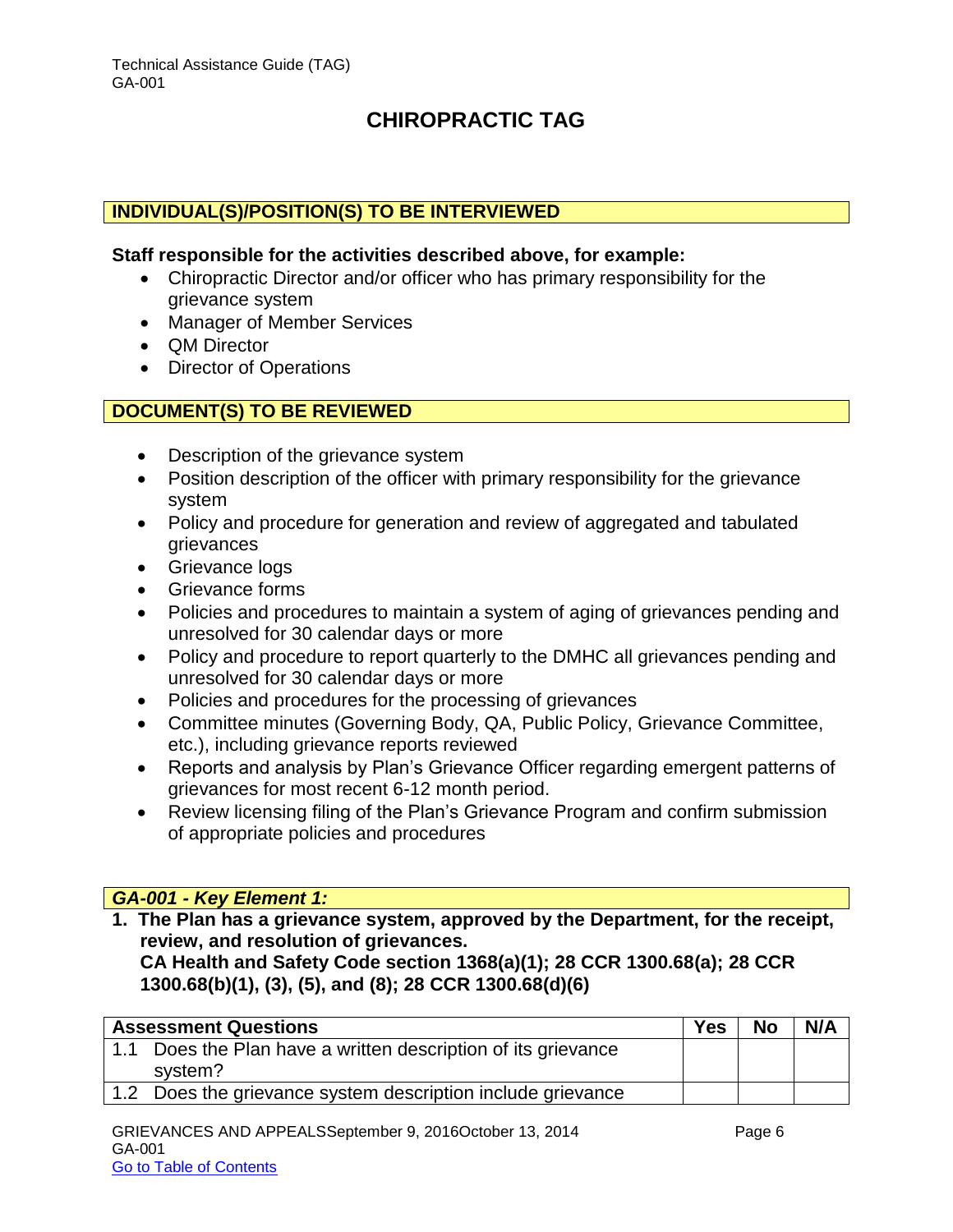|     | <b>Assessment Questions</b>                                                         | <b>Yes</b> | <b>No</b> | N/A |
|-----|-------------------------------------------------------------------------------------|------------|-----------|-----|
|     | system structure including personnel, lines of authority, forms,                    |            |           |     |
|     | and grievance materials?                                                            |            |           |     |
| 1.3 | Does the grievance system description include grievance                             |            |           |     |
|     | system scope including a clear definition of the grievance                          |            |           |     |
|     | system and use of terms (e.g., grievance, complaint,                                |            |           |     |
|     | complainant, resolved, and pended), proper assistance                               |            |           |     |
|     | provided to enrollees, length of time for filing grievances,                        |            |           |     |
|     | consideration for the linguistic and cultural needs of the                          |            |           |     |
|     | enrollee population and the needs of enrollees with                                 |            |           |     |
|     | disabilities?                                                                       |            |           |     |
| 1.4 | Does the grievance system description include grievance                             |            |           |     |
|     | system processes including filing a grievance, grievance filing                     |            |           |     |
|     | and resolution timeframes, assistance provided to enrollees,                        |            |           |     |
|     | logging and responding to a grievance, evaluating and                               |            |           |     |
|     | resolving a grievance, and enrollee communications?                                 |            |           |     |
| 1.5 | Does the grievance system description include grievance                             |            |           |     |
|     | system monitoring procedures including a description of how                         |            |           |     |
|     | the Plan's grievance officer continuously reviews the operation                     |            |           |     |
|     | of the grievance system to identify any emergent patterns of                        |            |           |     |
|     | grievances and how the Plan might use various grievance                             |            |           |     |
|     | reports to improve service or care (i.e., improve Plan policies<br>and procedures)? |            |           |     |
| 1.6 | Does the Plan's grievance system provide for the maintenance                        |            |           |     |
|     | of copies of grievances and responses for five years, which                         |            |           |     |
|     | shall include a copy of all medical records, documents,                             |            |           |     |
|     | evidence of coverage and other relevant information upon                            |            |           |     |
|     | which the Plan relied in reaching its decision?                                     |            |           |     |
| 1.7 | If the Plan has multiple levels of grievance/appeal, are all                        |            |           |     |
|     | levels completed within 30 days?                                                    |            |           |     |
| 1.8 | Does the Plan assure that there is no discrimination against an                     |            |           |     |
|     | enrollee or subscriber (including cancellation of the contract)                     |            |           |     |
|     | on the grounds that the complainant filed a grievance?                              |            |           |     |

### *GA-001 - Key Element 2:*

**2. There is an officer of the Plan who has primary responsibility for the grievance process who identifies and reports emergent patterns of grievances to formulate policy changes and procedural improvements in the Plan's administration. CA Health and Safety Code section 1367.01(j); 28 CCR 1300.68(b)(1); 28 CCR 1300.68(d)(2)**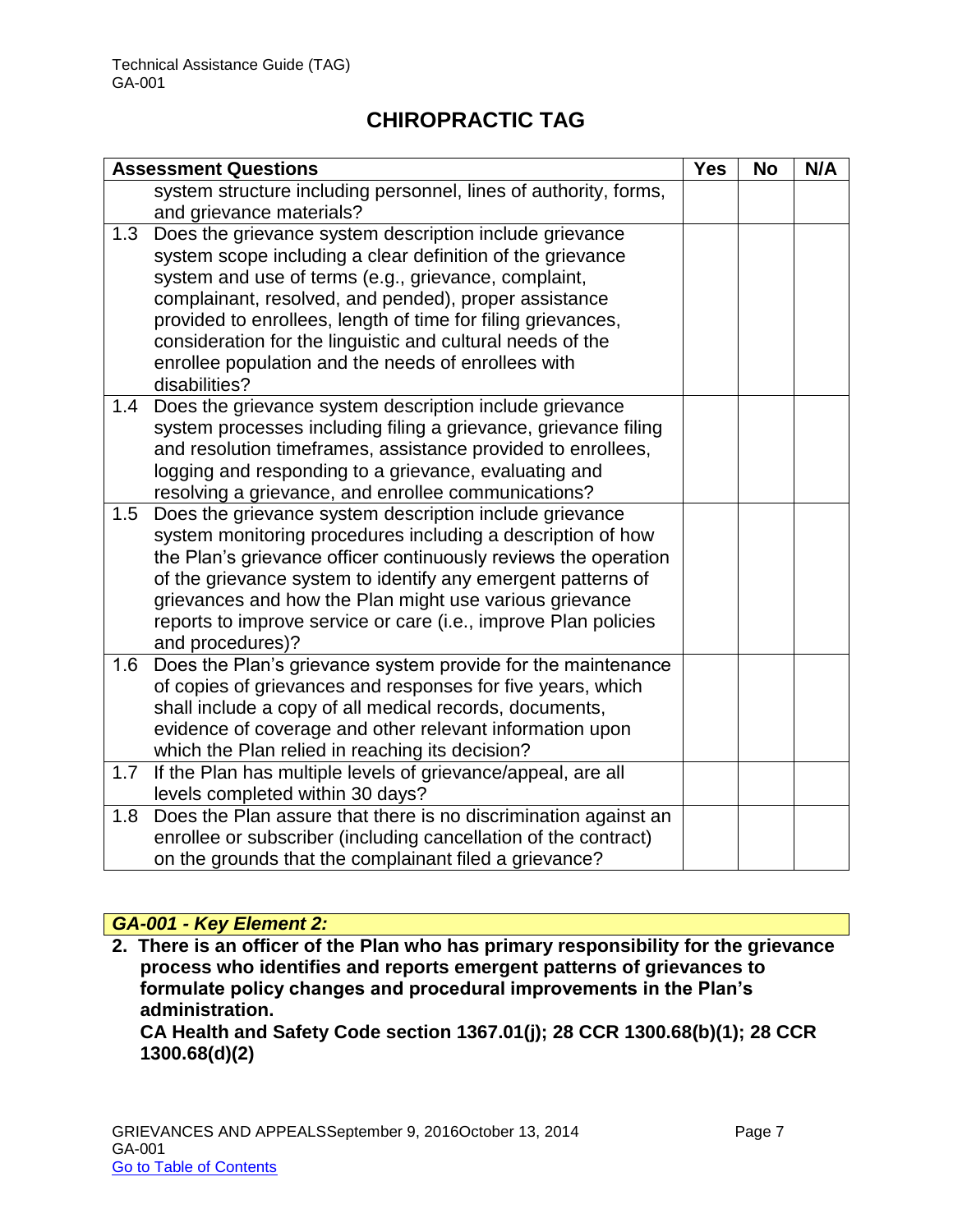|     | <b>Assessment Questions</b>                                                                                                                                                       | <b>Yes</b> | <b>No</b> | N/A |
|-----|-----------------------------------------------------------------------------------------------------------------------------------------------------------------------------------|------------|-----------|-----|
| 2.1 | Is there a designated Plan officer who has primary<br>responsibility for oversight and evaluation of the grievance<br>process?                                                    |            |           |     |
|     | 2.2 Does this officer identify and report patterns of grievances to<br>formulate policy changes and procedural improvements in<br>Plan administration?                            |            |           |     |
| 2.3 | Does this officer regularly monitor Plan compliance with<br>grievance regulations, policies, and procedures?                                                                      |            |           |     |
| 2.4 | Does the Plan regularly conduct aggregate analysis of<br>grievances and appeals to track and trend potential issues<br>and barriers to care, including access to care complaints? |            |           |     |
|     | 2.5 Does the Plan's grievance officer or his designee review the<br>written record of grievances periodically and document such<br>review?                                        |            |           |     |
| 2.6 | Does the Plan's governing body review the written record of<br>grievances periodically and document such review?                                                                  |            |           |     |
| 2.7 | Does the Plan's grievance process require that management<br>responsible for the operational area that is the subject of the<br>grievance review such grievances?                 |            |           |     |

#### *GA-001 - Key Element 3:*

**3. The Plan has established an effective mechanism for documenting and tracking grievances. CA Health and Safety Code section 1368(a)(4)(B); CA Health and Safety Code section 1368(c); 28 CCR 1300.68(b)(5); 28 CCR 1300.68(d)(8); 28 CCR 1300.68(e)**

|     | <b>Assessment Questions</b>                                    | Yes | <b>No</b> | N/A |
|-----|----------------------------------------------------------------|-----|-----------|-----|
| 3.1 | Does the Plan keep a written record of each grievance          |     |           |     |
|     | received; including the date received, the Plan representative |     |           |     |
|     | recording the grievance, a summary or other documents          |     |           |     |
|     | describing the grievance, and its disposition?                 |     |           |     |
|     | 3.2 Does the Plan's grievance system have the capability of    |     |           |     |
|     | indicating the total number of grievances received, pending,   |     |           |     |
|     | and resolved in favor of the enrollee?                         |     |           |     |
|     | 3.3 Does the Plan's grievance system have the capability of    |     |           |     |
|     | indicating the total number of grievances received, pending    |     |           |     |
|     | and resolved at all levels of grievance review?                |     |           |     |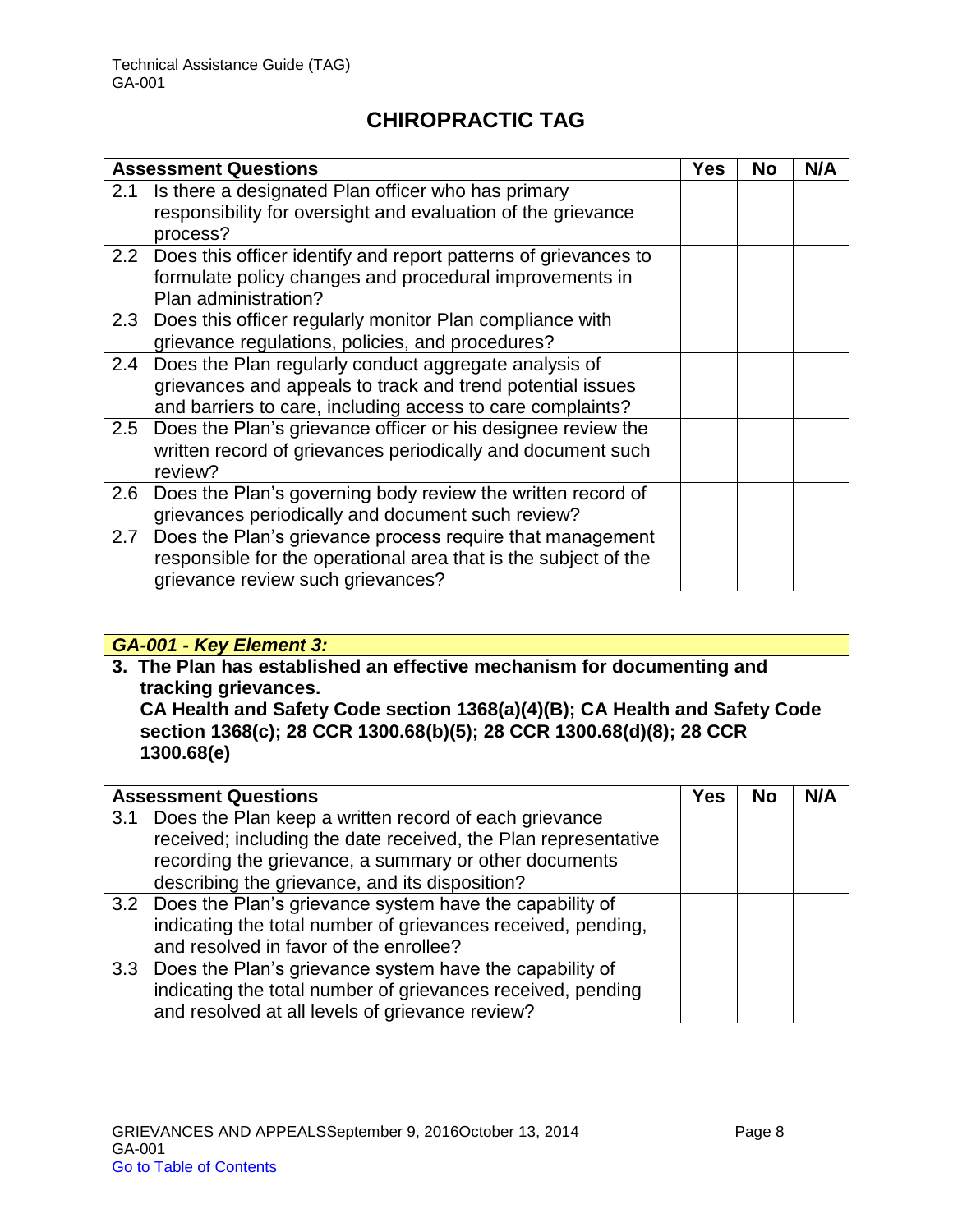| <b>Assessment Questions</b>                                                                                                                                                                                                                                                                                                                                                                                                                                                                                   | <b>Yes</b> | No | N/A |
|---------------------------------------------------------------------------------------------------------------------------------------------------------------------------------------------------------------------------------------------------------------------------------------------------------------------------------------------------------------------------------------------------------------------------------------------------------------------------------------------------------------|------------|----|-----|
| Does the Plan's grievance system have the capability of<br>3.4<br>indicating the total number of grievances received, pending<br>and resolved describing the issue or issues raised in<br>grievances as 1) coverage disputes, 2) disputes involving<br>medical necessity, 3) complaints about the quality of care, 4)<br>complaints about access to care (including complaints about<br>the waiting time for appointments), 5) complaints about the<br>quality of service, and 6) other issues?               |            |    |     |
| Does the Plan's grievance system track the number and<br>3.5<br>percentage of grievances pending over 30 calendar days?                                                                                                                                                                                                                                                                                                                                                                                       |            |    |     |
| For grievances exempt from acknowledgement requirements<br>3.6<br>(grievances received over the phone, by facsimile, by e-mail,<br>or online through the Plan's Internet Web site, resolved the<br>next day, and not coverage, medical necessity or<br>experimental/investigational disputes does the Plan maintain a<br>log of such grievances?                                                                                                                                                              |            |    |     |
| For grievances exempt from acknowledgement requirements<br>3.7<br>(grievances received over the phone, by facsimile, by e-mail,<br>or online through the Plan's Internet Web site, resolved the<br>next day, and not coverage, medical necessity or<br>experimental/investigational disputes does the log include the<br>date of the call, the name and ID number of the complainant,<br>the nature of the grievance, the resolution, and the<br>representative who took the call and resolved the grievance? |            |    |     |

#### **End of Requirement GA-001: Grievance System Description**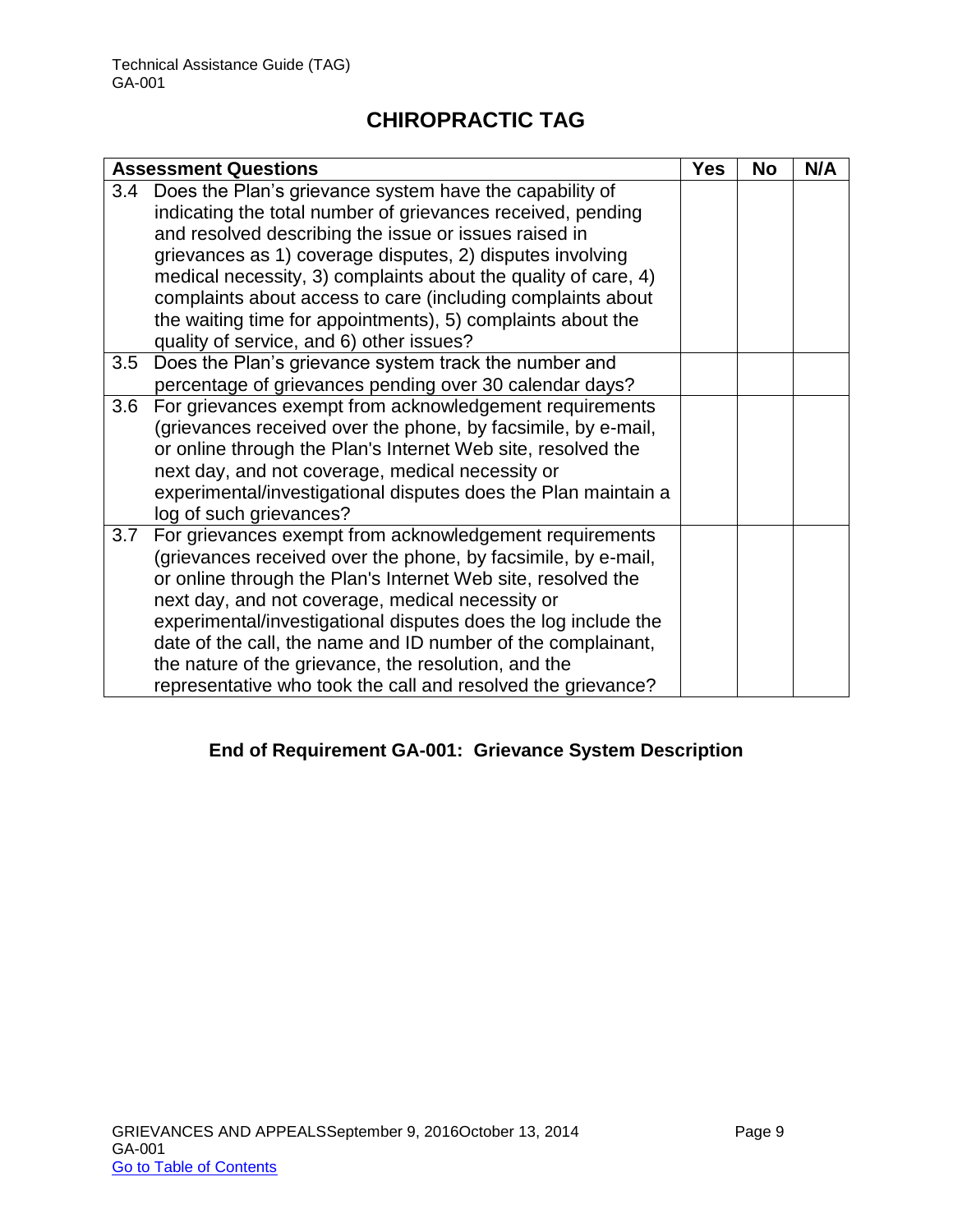#### <span id="page-10-0"></span>**Requirement GA-002: Grievance Filing**

#### **STATUTORY/REGULATORY CITATION(S)**

#### **CA Health and Safety Code section 1368.015**

(a) Effective July 1, 2003, every plan with a Web site shall provide an online form through its Web site that subscribers or enrollees can use to file with the plan a grievance, as described in Section 1368, online.

(b) The Web site shall have an easily accessible online grievance submission procedure that shall be accessible through a hyperlink on the Web site's home page or member services portal clearly identified as "GRIEVANCE FORM." All information submitted through this process shall be processed through a secure server.

(c) The online grievance submission process shall be approved the Department of Managed Health Care and shall meet the following requirements:

- (1) It shall utilize an online grievance form in HTML format that allows the user to enter required information directly into the form.
- (2) It shall allow the subscriber or enrollee to preview the grievance that will be submitted, including the opportunity to edit the form prior to submittal.
- (3) It shall include a current hyperlink to the California Department of Managed Health Care Web site, and shall include a statement in a legible font that is clearly distinguishable from other content on the page and is in a legible size and type, containing the following language: [*See* 1368.02(b) below for the specific language].

The plan shall update the URL, hyperlink, and telephone numbers in this statement as necessary.

(d) A plan that utilizes a hardware system that does not have the minimum system requirements to support the software necessary to meet the requirements of this section is exempt from these requirements until January 1, 2006.

(e) For purposes of this section, the following terms shall have the following meanings:

(1) "Homepage" means the first page or welcome page of an Internet Web site that serves as a starting point for navigation of the Internet Web site.

(2) "HTML" means Hypertext Markup Language, the authoring language used to create documents on the World Wide Web, which defines the structure and layout of a Web document.

(3) "Hyperlink" means a special HTML code that allows text or graphics to serve as a link that, when clicked on, takes a user to another place in the same document, to another document, or to another Internet Web site or Web page.

(4) "Member services portal" means the first page or welcome page of an Internet Web site that can be reached directly by the Internet Web site's homepage and that serves as a starting point for a navigation of member services available on the Internet Web site.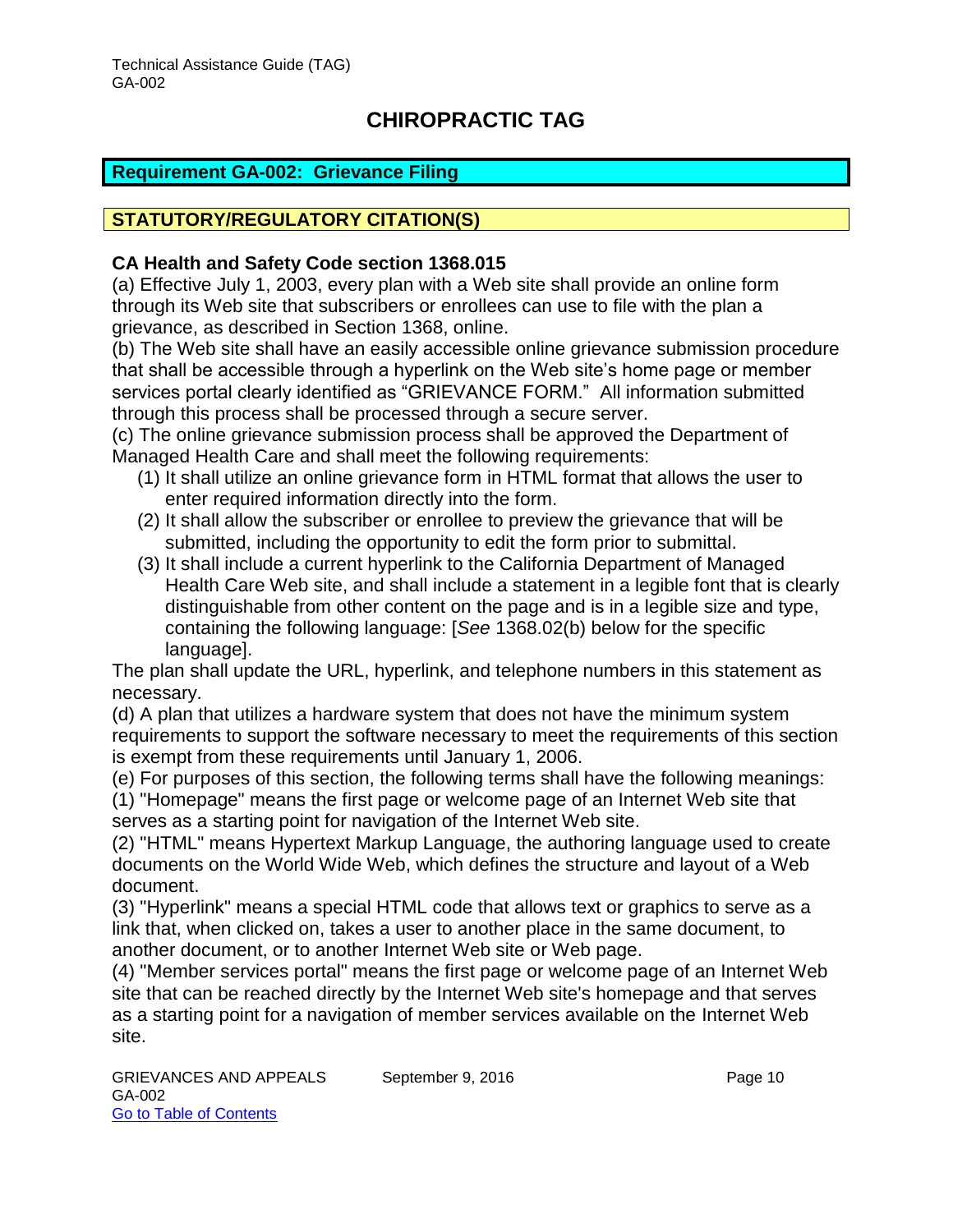(5) "Secure server" means an Internet connection to an Internet Web site that encrypts and decrypts transmissions, protecting them against third-party tampering and allowing for the secure transfer of data.

(6) "URL" or "Uniform Resource Locator" means the address of an Internet Web site or the location of a resource on the World Wide Web that allows a browser to locate and retrieve the Internet Web site or the resource.

(7) "Internet Web site" means a site or location on the World Wide Web.

(f) (1) Every health care service plan, except a plan that primarily serves Medi-Cal or Healthy Families Program enrollees, shall maintain an Internet Web site. For a health care service plan that provides coverage for professional mental health services, the Internet Web site shall include, but not be limited to, providing information to subscribers, enrollees, and providers that will assist subscribers and enrollees in accessing mental health services as well as the information described in Section 1368.016.

(2) The provision in paragraph (1) that requires compliance with Section 1368.016 shall not apply to a health care service plan that contracts with a specialized health care service plan, insurer, or other entity to cover professional mental health services for its enrollees, provided that the health care service plan provides a link on its Internet Web site to an Internet Web site operated by the specialized health care service plan, insurer, or other entity with which it contracts, and that plan, insurer, or other entity complies with Section 1368.016.

#### **CA Health and Safety Code section 1368.02(b)**

(b) Every health care service plan shall publish the Department's toll-free telephone number, the Department's TDD line for the hearing and speech impaired, the plan's telephone number, and the Department's Internet address, on every plan contract, on every evidence of coverage, on copies of plan grievance procedures, on plan complaint forms, and on all written notices to enrollees required under the grievance process of the plan, including any written communications to an enrollee that offer the enrollee the opportunity to participate in the grievance process of the plan and on all written responses to grievances. The Department's telephone number, the Department's TDD line, the plan's telephone number, and the Department's Internet address shall be displayed by the plan in each of these documents in 12-point boldface type in the following regular type statement:

"The California Department of Managed Health Care is responsible for regulating health care service plans. If you have a grievance against your health plan, you should first telephone your health plan at **(insert health plan's telephone number)** and use your health plan's grievance process before contacting the department. Utilizing this grievance procedure does not prohibit any potential legal rights or remedies that may be available to you. If you need help with a

GRIEVANCES AND APPEALS September 9, 2016 CRIEVANCES AND APPEALS GA-002 Go to Table of Contents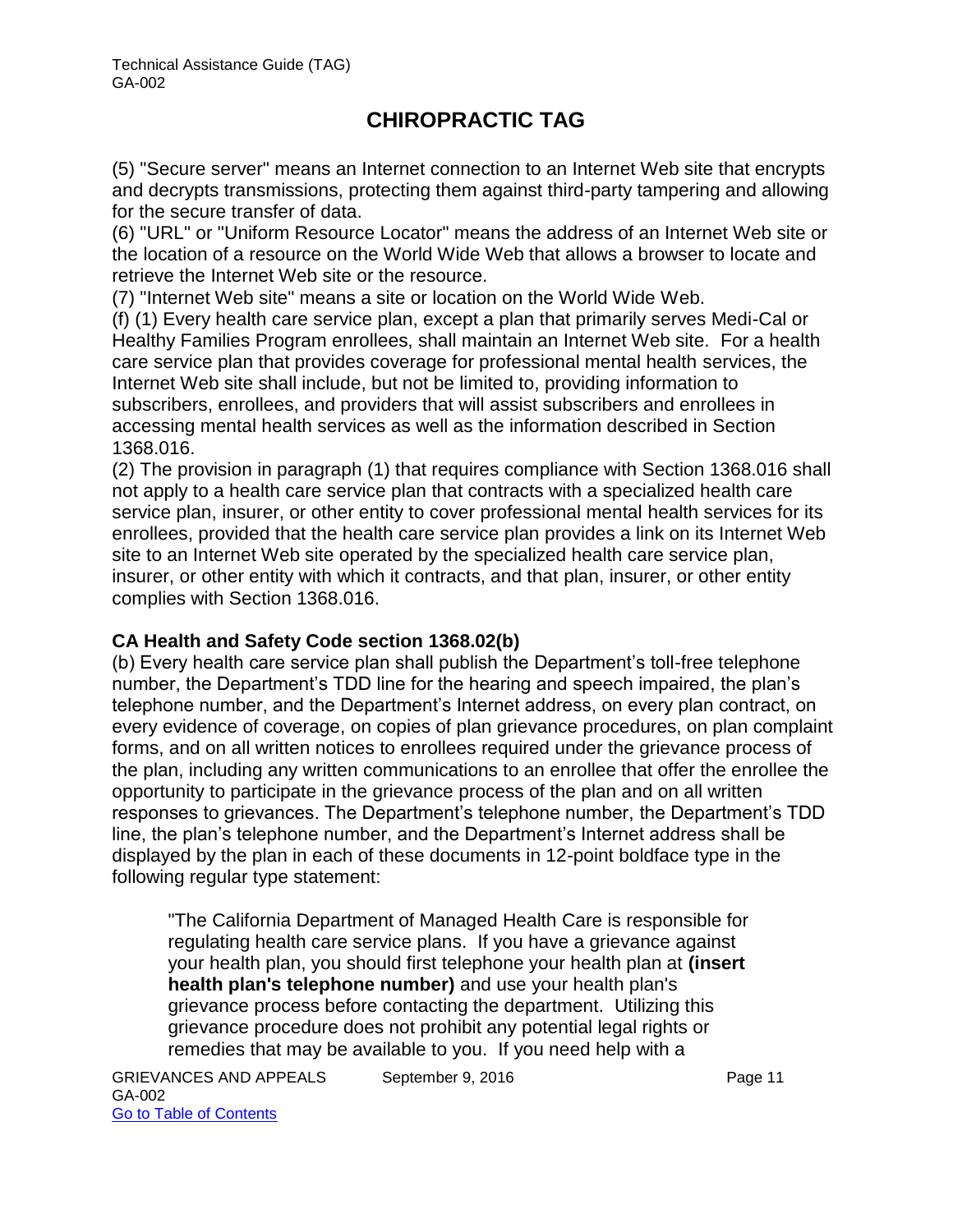grievance involving an emergency, a grievance that has not been satisfactorily resolved by your health plan, or a grievance that has remained unresolved for more than 30 days, you may call the department for assistance. You may also be eligible for an Independent Medical Review (IMR). If you are eligible for IMR, the IMR process will provide an impartial review of medical decisions made by a health plan related to the medical necessity of a proposed service or treatment, coverage decisions for treatments that are experimental or investigational in nature and payment disputes for emergency or urgent medical services. The department also has a toll-free telephone number **(1-888-HMO-2219)** and a TDD line **(1-877- 688-9891)** for the hearing and speech impaired. The department's Internet Web site **[http://www.hmohelp.ca.gov](http://www.hmohelp.ca.gov/)** has complaint forms, IMR application forms and instructions online."

#### **28 CCR 1300.68(b)(3)**

(b) The plan's grievance system shall include the following:

(3) The grievance system shall address the linguistic and cultural needs of its enrollee population as well as the needs of enrollees with disabilities. The system shall ensure all enrollees have access to and can fully participate in the grievance system by providing assistance for those with limited English proficiency or with a visual or other communicative impairment. Such assistance shall include, but is not limited to, translations of grievance procedures, forms, and plan responses to grievances, as well as access to interpreters, telephone relay systems and other devices that aid disabled individuals to communicate.

#### **28 CCR 1300.68(b)(4)**

(b) The plan's grievance system shall include the following:

(4) The plan shall maintain a toll-free number, or a local telephone number in each service area, for the filing of grievances.

#### **28 CCR 1300.68(b)(6) and (7)**

(b) The plan's grievance system shall include the following:

(6) The plan grievance system shall ensure that assistance in filing grievances shall be provided at each location where grievances may be submitted. A "patient advocate" or ombudsperson may be used.

(7) Grievance forms and a description of the grievance procedure shall be readily available at each facility of the plan, on the plan's Web site, and from each contracting provider's office or facility. Grievance forms shall be provided promptly upon request.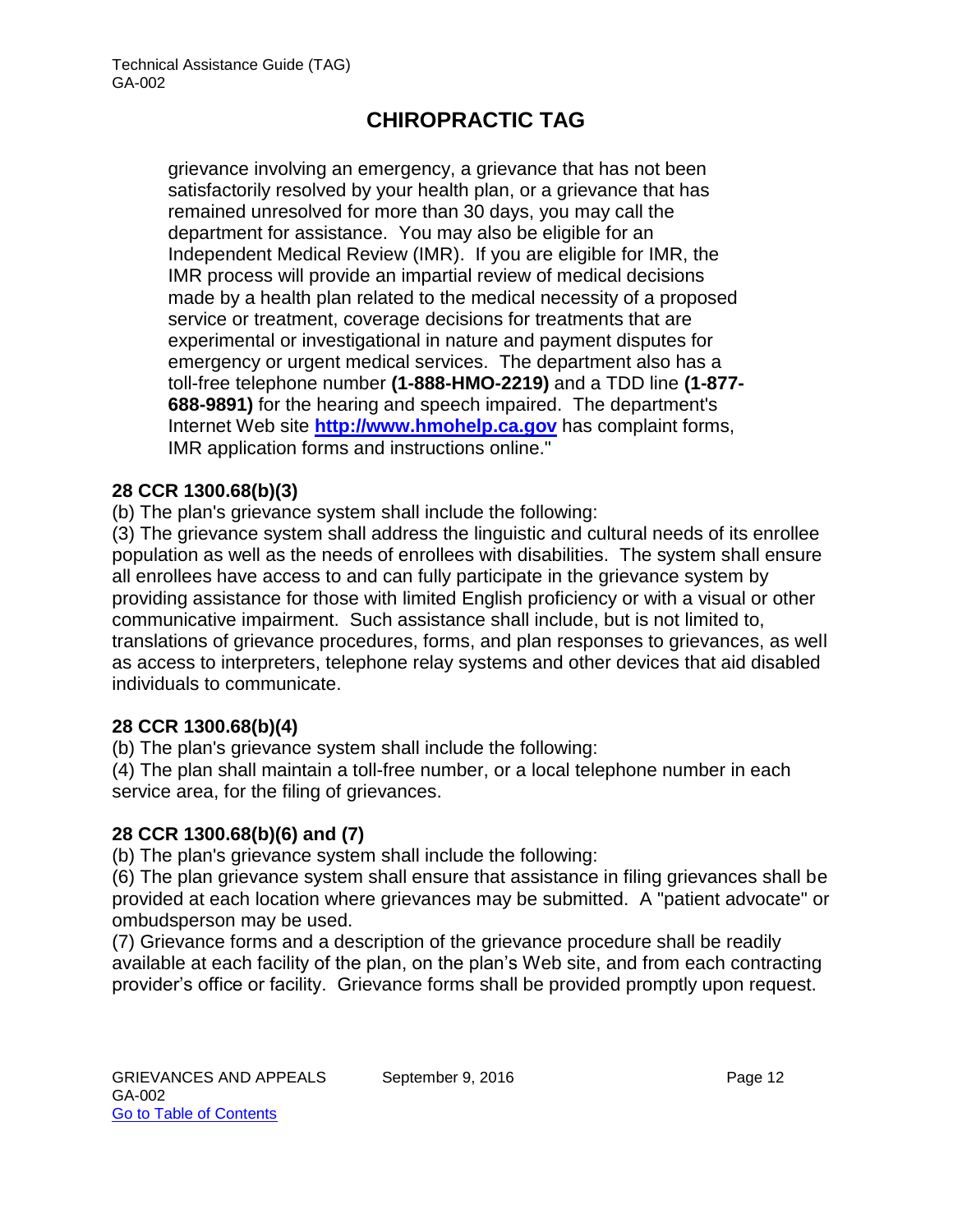#### **INDIVIDUAL(S)/POSITION(S) TO BE INTERVIEWED**

#### **Staff responsible for the activities described above, for example:**

- Chiropractic Director
- Officer with primary responsibility for the grievance system
- Information Technology Officer
- Manager of Member Services

#### **DOCUMENT(S) TO BE REVIEWED**

- Policies and procedures for the filing of grievances at each facility of the Plan, on the Plan's Web site and from each contracting provider's office or facility
- Policies and procedures that describe how the Plan addresses the linguistic and cultural needs of its enrollee population as well as the needs of enrollees with disabilities
- Grievance forms and description of the grievance procedure that are made available at Plan and provider sites
- Grievance forms and other materials for those with limited English proficiency or with a visual or other communicative impairment
- Plan Web site
- Web site system documentation, flow charts, and protocols
- Evidence of toll-free or local numbers for each service area
- Toll-free or local telephone number wait-time and abandonment rate reports

#### *GA-002 - Key Element 1:*

**1. The Plan ensures that grievance forms, a description of the grievance procedure, and assistance in filing grievances are readily available at each contracting provider's office, contracting facility, or Plan facility. 28 CCR 1300.68(b)(6) and (7)**

| <b>Assessment Questions</b>                                       | Yes | No | N/A |
|-------------------------------------------------------------------|-----|----|-----|
| 1.1 Does the Plan provide assistance in filing grievances at each |     |    |     |
| location where grievances may be submitted?                       |     |    |     |
| 1.2 Is assistance in filing grievances readily available at each  |     |    |     |
| facility of the Plan?                                             |     |    |     |
| 1.3 Is assistance in filing grievances readily available at each  |     |    |     |
| contracting <b>provider's office</b> or facility?                 |     |    |     |
| 1.4 Are grievance forms and description of the grievance          |     |    |     |
| procedure readily available at each Plan facility?                |     |    |     |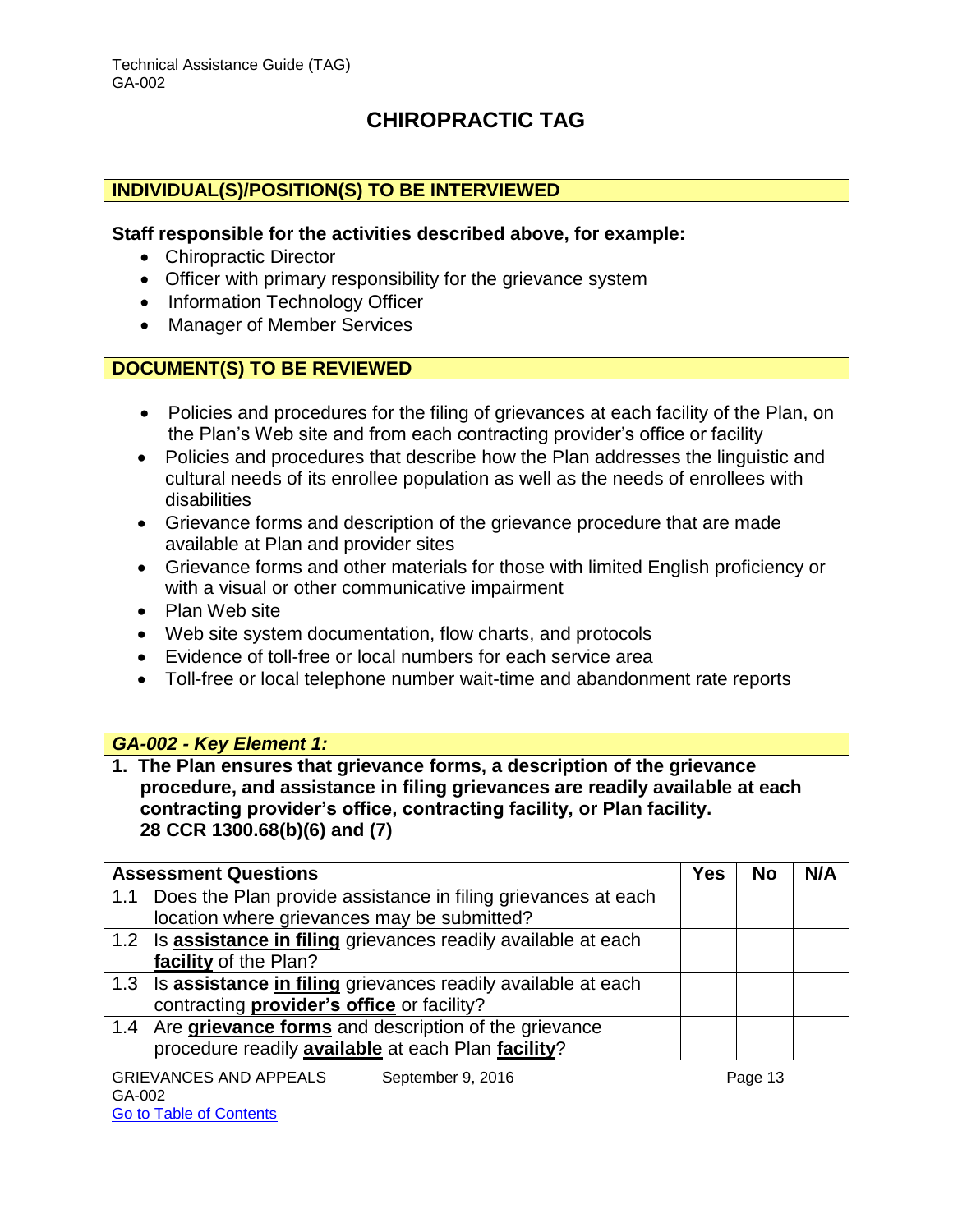| 1.5 Are grievance forms and description of the grievance<br>procedure readily available at each contracting provider's |  |  |
|------------------------------------------------------------------------------------------------------------------------|--|--|
| office or facility?                                                                                                    |  |  |
| 1.6 Are grievance forms and description of the grievance                                                               |  |  |
| procedure readily available at the Plan's Web site?                                                                    |  |  |

#### *GA-002 - Key Element 2:*

**2. The Plan maintains a toll-free or local telephone number in each service area for the filing of grievances. 28 CCR 1300.68(b)(4)**

| <b>Assessment Questions</b>                                                                                                                  | <b>Yes</b> | <b>No</b> | N/A |
|----------------------------------------------------------------------------------------------------------------------------------------------|------------|-----------|-----|
| 2.1 Does the Plan have at least one toll-free or local telephone<br>number for the filing of grievances located within each service<br>area? |            |           |     |
| 2.2 Is the telephone number reasonably accessible?                                                                                           |            |           |     |

#### *GA-002 - Key Element 3:*

**3. The Plan's grievance system effectively addresses the linguistic and cultural needs of its enrollee population as well as the needs of enrollees with disabilities. 28 CCR 1300.68(b)(3)**

|     | <b>Assessment Questions</b>                                      | Yes | No | N/A |
|-----|------------------------------------------------------------------|-----|----|-----|
| 3.1 | Does the Plan provide assistance for those with limited          |     |    |     |
|     | English proficiency?                                             |     |    |     |
|     | 3.2 Does the Plan provide assistance for those with a visual,    |     |    |     |
|     | hearing, or other communicative impairment?                      |     |    |     |
|     | 3.3 Does the Plan's assistance include translations of grievance |     |    |     |
|     | procedures, forms, and Plan responses to grievances, as well     |     |    |     |
|     | as access to interpreters, telephone relay systems, and other    |     |    |     |
|     | devices that aid disabled individuals to communicate?            |     |    |     |

#### *GA-002 - Key Element 4:*

**4. The Plan has an online grievance submission procedure. CA Health and Safety Code section 1368.02(b); CA Health and Safety Code section 1368.015**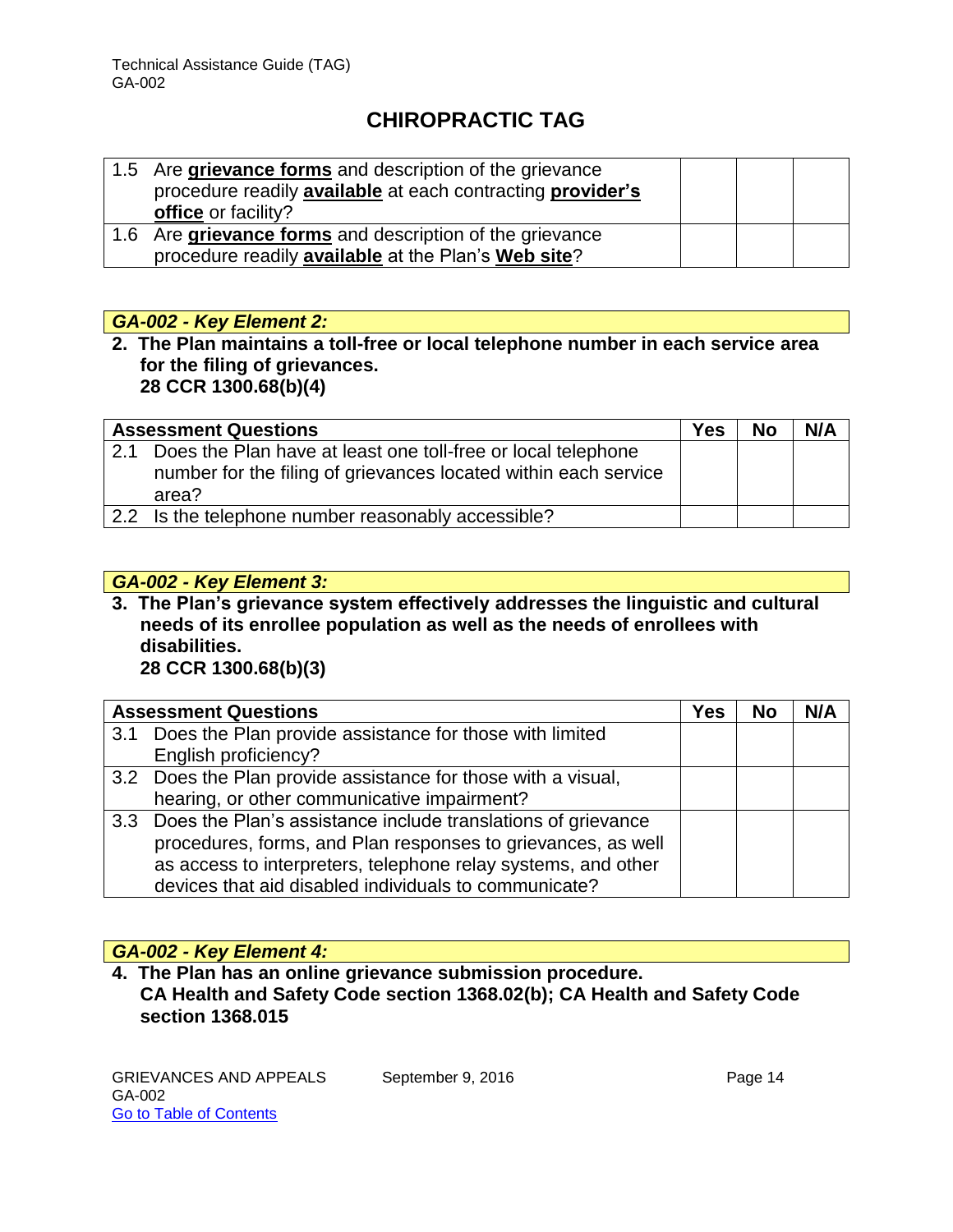| <b>Assessment Questions</b>                                     |                                                                                                                                                                                                                                                                                                                               | No         |  |
|-----------------------------------------------------------------|-------------------------------------------------------------------------------------------------------------------------------------------------------------------------------------------------------------------------------------------------------------------------------------------------------------------------------|------------|--|
| Does the Plan have an online grievance submission process?      |                                                                                                                                                                                                                                                                                                                               |            |  |
|                                                                 |                                                                                                                                                                                                                                                                                                                               |            |  |
| identified as, "GRIEVANCE FORM?"                                |                                                                                                                                                                                                                                                                                                                               |            |  |
|                                                                 |                                                                                                                                                                                                                                                                                                                               |            |  |
| the user to enter required information directly into the form?  |                                                                                                                                                                                                                                                                                                                               |            |  |
| Does the process allow the grievant/complainant to preview      |                                                                                                                                                                                                                                                                                                                               |            |  |
| and edit the grievance form prior to submission?                |                                                                                                                                                                                                                                                                                                                               |            |  |
| Does the process include a hyperlink to the DMHC Web site?      |                                                                                                                                                                                                                                                                                                                               |            |  |
| Does the process include a statement in a legible font and size |                                                                                                                                                                                                                                                                                                                               |            |  |
| clearly distinguishable from other content on the page          |                                                                                                                                                                                                                                                                                                                               |            |  |
| containing the statement from 1368.02(b) in which URL,          |                                                                                                                                                                                                                                                                                                                               |            |  |
|                                                                 |                                                                                                                                                                                                                                                                                                                               |            |  |
| server?                                                         |                                                                                                                                                                                                                                                                                                                               |            |  |
|                                                                 | 4.2 Is the process easily accessible through a hyperlink on the<br>Web site's home page or member services portal clearly<br>4.3 Does the process utilize an online grievance form that allows<br>hyperlink, and telephone numbers are updated as necessary?<br>4.7 Is all information submitted online done through a secure | <b>Yes</b> |  |

#### **End of Requirement GA-002: Grievance Filing**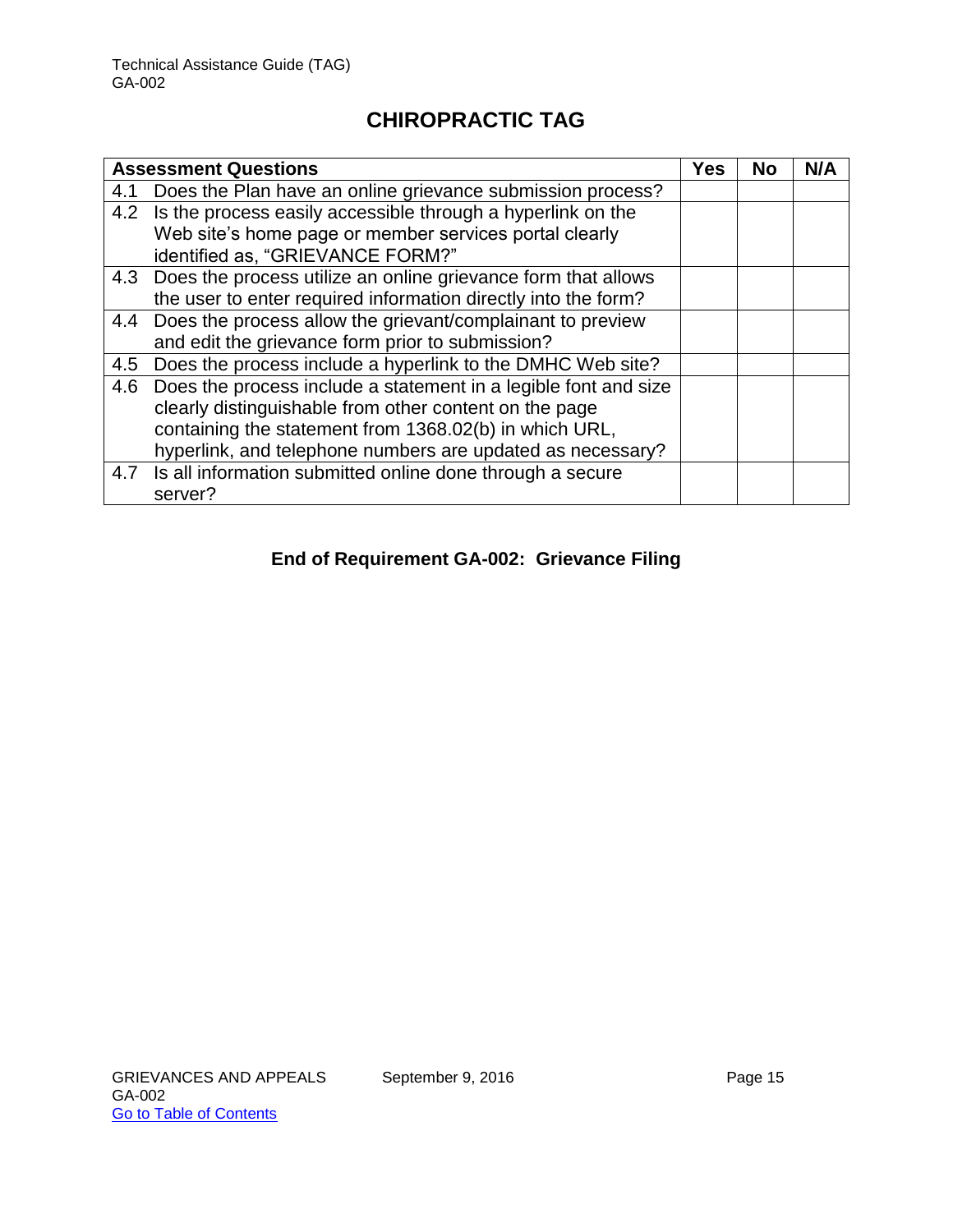#### <span id="page-16-0"></span>**Requirement GA-003: Grievance Receipt, Review and Resolution**

#### **STATUTORY/REGULATORY CITATION(S)**

#### **CA Health and Safety Code section 1367.01(e)**

(e) No individual, other than a licensed physician or a licensed health care professional who is competent to evaluate the specific clinical issues involved in the health care services requested by the provider, may deny or modify requests for authorization of health care services for an enrollee for reasons of medical necessity. The decision of the physician or other health care professional shall be communicated to the provider and the enrollee pursuant to subdivision (h).

#### **CA Health and Safety Code 1368(a)(4)(B)**

(a) Every plan shall do all of the following:

(4) (A) Provide for a written acknowledgment within five calendar days of the receipt of a grievance, except as noted in subparagraph (B). The acknowledgment shall advise the complainant of the following:

(i) That the grievance has been received.

(ii) The date of receipt.

(iii) The name of the plan representative and the telephone number and address of the plan representative who may be contacted about the grievance.

(B) Grievances received by telephone, by facsimile, by e-mail, or online through the plan's Internet Web site pursuant to Section 1368.015, that are not coverage disputes, disputed health care services involving medical necessity, or experimental or investigational treatment and that are resolved by the next business day following receipt are exempt from the requirements of subparagraph (A) and paragraph (5). The plan shall maintain a log of all these grievances. The log shall be periodically reviewed by the plan and shall include the following information for each complaint:

- (i) The date of the call.
- (ii) The name of the complainant.
- (iii) The complainant's member identification number.
- (iv) The nature of the grievance.
- (v) The nature of the resolution.

(vi) The name of the plan representative who took the call and resolved the grievance.

#### **CA Health and Safety Code section 1368.02(b)**

(b) Every health care service plan shall publish the department's toll-free telephone number, the department's TDD line for the hearing and speech impaired, the plan's telephone number, and the department's Internet address, on every plan contract, on every evidence of coverage, on copies of plan grievance procedures, on plan complaint forms, and on all written notices to enrollees required under the grievance process of the plan, including any written communications to an enrollee that offer the enrollee the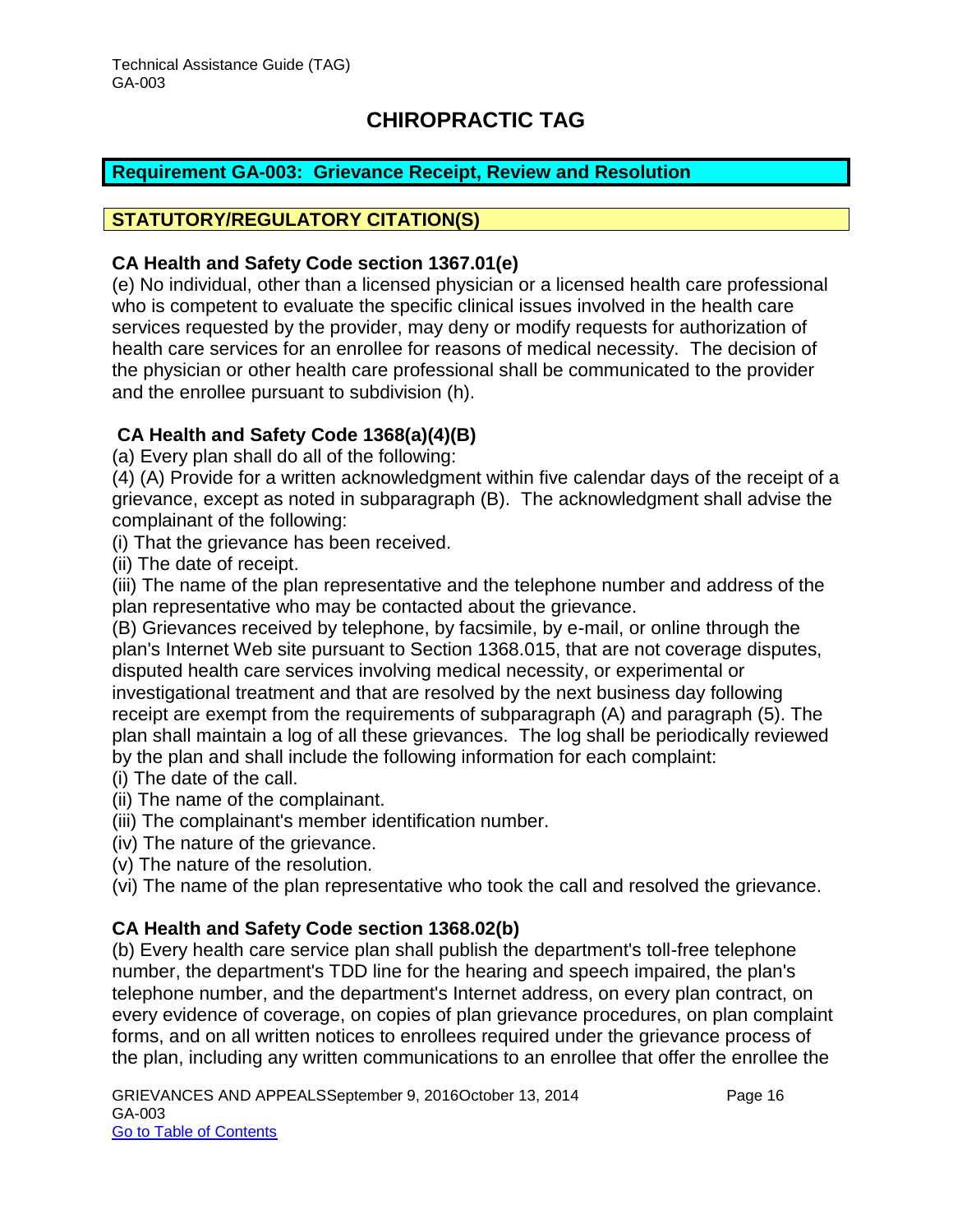opportunity to participate in the grievance process of the plan and on all written responses to grievances. The department's telephone number, the department's TDD line, the plan's telephone number, and the department's Internet address shall be displayed by the plan in each of these documents in 12-point boldface type in the following regular type statement:

"The California Department of Managed Health Care is responsible for regulating health care service plans. If you have a grievance against your health plan, you should first telephone your health plan at **(insert health plan's telephone number)** and use your health plan's grievance process before contacting the department. Utilizing this grievance procedure does not prohibit any potential legal rights or remedies that may be available to you. If you need help with a grievance involving an emergency, a grievance that has not been satisfactorily resolved by your health plan, or a grievance that has remained unresolved for more than 30 days, you may call the department for assistance. You may also be eligible for an Independent Medical Review (IMR). If you are eligible for IMR, the IMR process will provide an impartial review of medical decisions made by a health plan related to the medical necessity of a proposed service or treatment, coverage decisions for treatments that are experimental or investigational in nature and payment disputes for emergency or urgent medical services. The department also has a toll-free telephone number **(1-888-HMO-2219)** and a TDD line **(1-877-688-9891)** for the hearing and speech impaired. The department's Internet Web site **[http://www.hmohelp.ca.gov](http://www.hmohelp.ca.gov/)** has complaint forms, IMR application forms and instructions online."

#### **CA Health and Safety Code section 1368.01(a)**

(a) The grievance system shall require the plan to resolve grievances within 30 days.

#### **CA Health and Safety Code section 1370.2**

GRIEVANCES AND APPEALSSeptember 9, 2016October 13, 2014 Page 17 GA-003 Go to Table of Contents Upon an appeal to the plan of a contested claim, the plan shall refer the claim to the medical director or other appropriately licensed health care provider. This health care provider or the medical director shall review the appeal and, if he or she determines that he or she is competent to evaluate the specific clinical issues presented in the claim, shall make a determination on the appealed claim. If the health care provider or medical director determines that he or she is not competent to evaluate the specific clinical issues of the appealed claim, prior to making a determination, he or she shall consult with an appropriately licensed health care provider who is competent to evaluate the specific clinical issues presented in the claim. For the purposes of this section, "competent to evaluate the specific clinical issues" means that the reviewer has education, training, and relevant expertise that is pertinent for evaluating the specific clinical issues that serve as the basis of the contested claim. The requirements of this section shall apply to claims that are contested on the basis of a clinical issue, the necessity for treatment, or the type of treatment proposed or utilized. The plan shall determine whether or not to use an appropriate specialist provider in the review of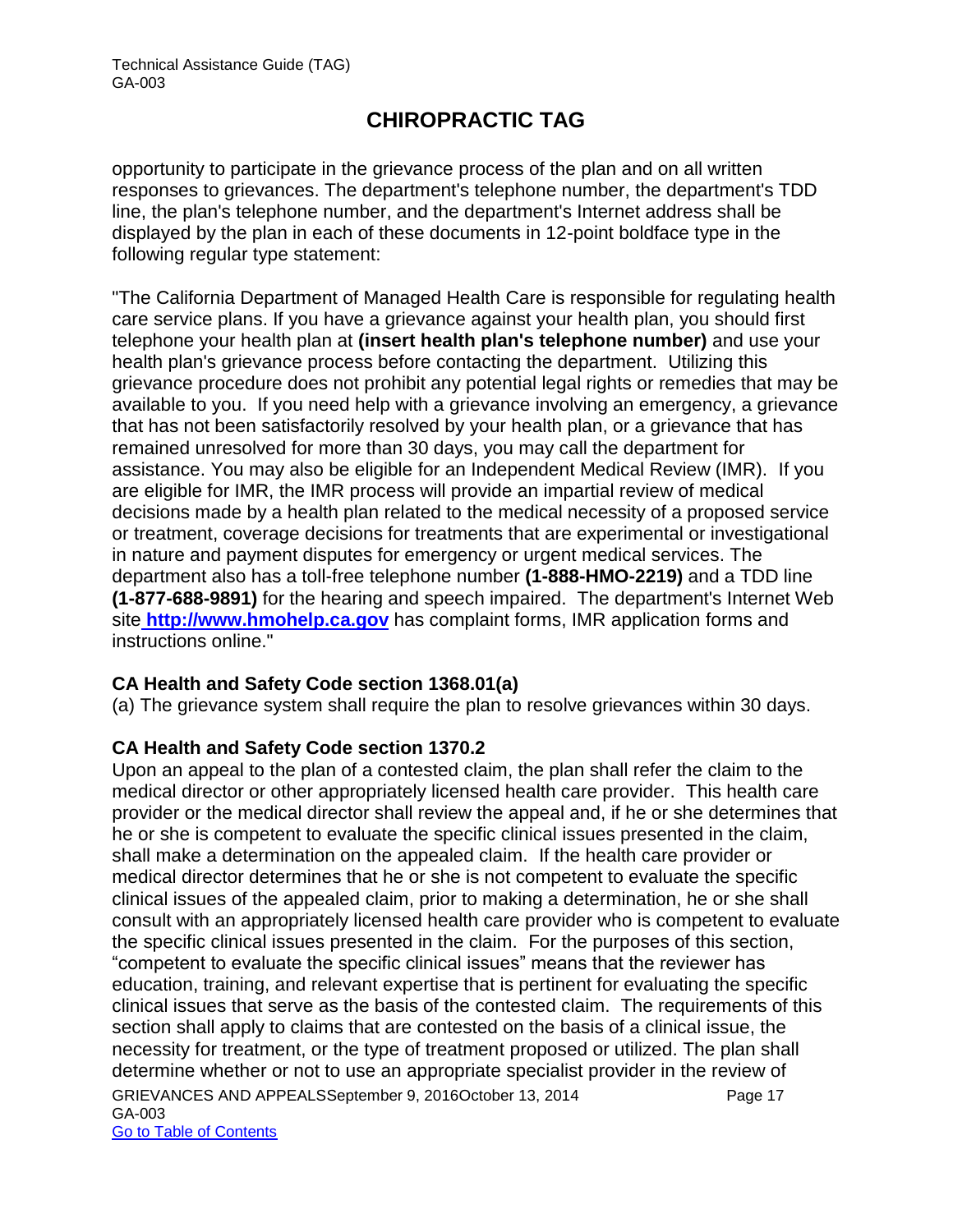contested claims.

#### **CA Health and Safety Code section 1374.30(m)**

(m) As part of its notification to the enrollee regarding a disposition of the enrollee's grievance that denies, modifies, or delays health care services, the plan shall provide the enrollee with a one-page application form approved by the department, and an addressed envelope, which the enrollee may return to initiate an independent medical review. The plan shall include on the form any information required by the department to facilitate the completion of the independent medical review, such as the enrollee's diagnosis or condition, the nature of the disputed health care service sought by the enrollee, a means to identify the enrollee's case, and any other material information. The form shall also include the following:

- (1) Notice that a decision not to participate in the independent medical review process may cause the enrollee to forfeit any statutory right to pursue legal action against the plan regarding the disputed health care service.
- (2) A statement indicating the enrollee's consent to obtain any necessary medical records from the plan, any of its contracting providers, and any out-of-plan provider the enrollee may have consulted on the matter, to be signed by the enrollee.
- (3) Notice of the enrollee's right to provide information or documentation, either directly or through the enrollee's provider, regarding any of the following: (A) A provider recommendation indicating that the disputed health care service is

medically necessary for the enrollee's medical condition.

(B) Medical information or justification that a disputed health care service, on an urgent care or emergency basis, was medically necessary for the enrollee's medical condition. (C) Reasonable information supporting the enrollee's position that the disputed health care service is or was medically necessary for the enrollee's medical condition, including all information provided to the enrollee by the plan or any of its contracting providers, still in the possession of the enrollee, concerning a plan or provider decision regarding disputed health care services, and a copy of any materials the enrollee submitted to the plan, still in the possession of the enrollee, in support of the grievance, as well as any additional material that the enrollee believes is relevant.

#### **28 CCR 1300.68(a)(4)(A)**

(a) The grievance system shall be established in writing and provide for procedures that will receive, review and resolve grievances within 30 calendar days of receipt by the plan, or any provider or entity with delegated authority to administer and resolve the plan's grievance system. The following definitions shall apply with respect to the regulations relating to grievance systems:

(4) "Resolved" means that the grievance has reached a final conclusion with respect to the enrollee's submitted grievance, and there are no pending enrollee appeals within the plan's grievance system, including entities with delegated authority.

(A) If the plan has multiple internal levels of grievance resolution or appeal, all levels must be completed within 30 calendar days of the plan's receipt of the grievance.

GRIEVANCES AND APPEALSSeptember 9, 2016October 13, 2014 Page 18 GA-003

Go to Table of Contents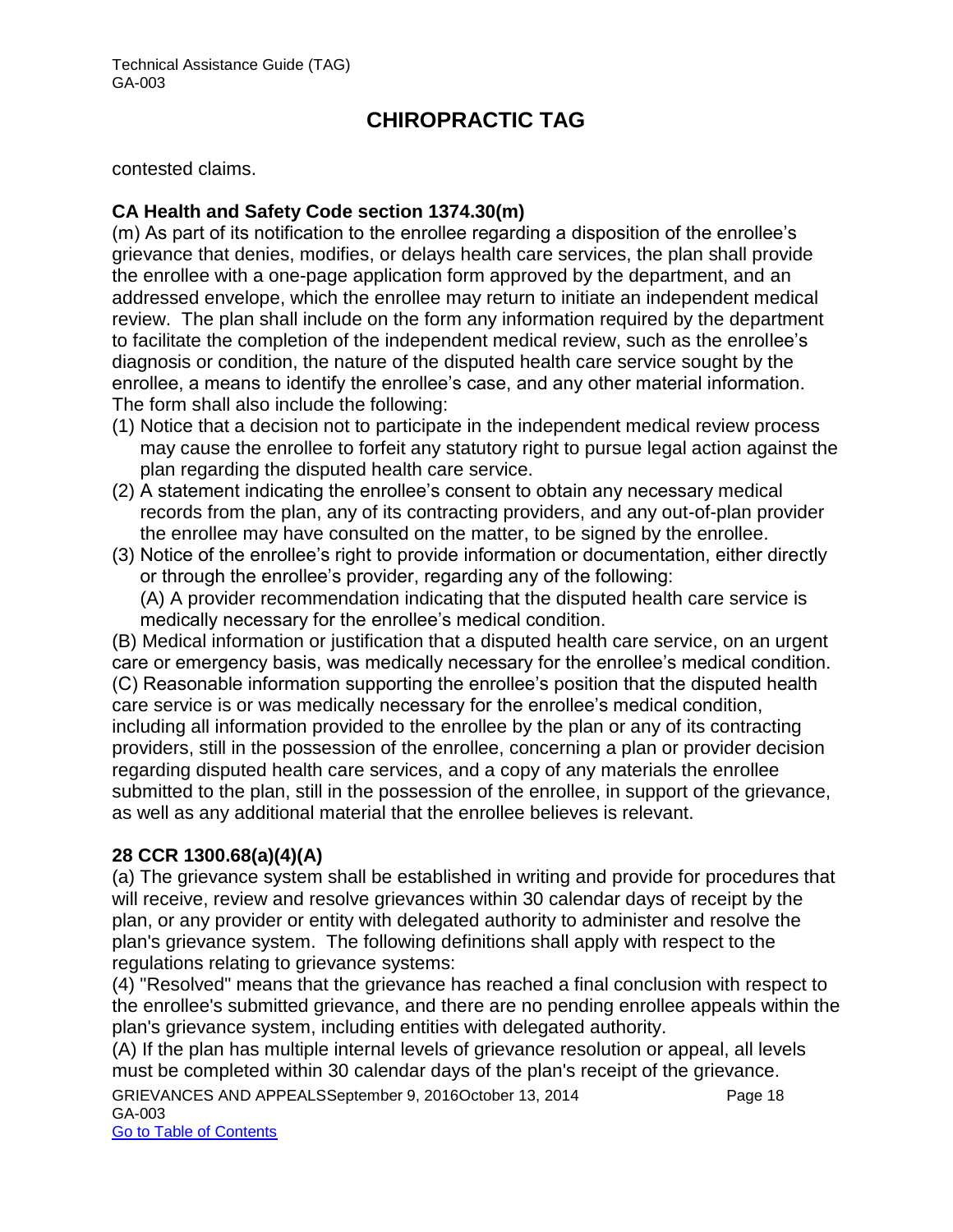#### **28 CCR 1300.68(b)(3)**

(b) The plan's grievance system shall include the following:

(3) The grievance system shall address the linguistic and cultural needs of its enrollee population as well as the needs of enrollees with disabilities. The system shall ensure all enrollees have access to and can fully participate in the grievance system by providing assistance for those with limited English proficiency or with a visual or other communicative impairment. Such assistance shall include, but is not limited to, translations of grievance procedures, forms, and plan responses to grievances, as well as access to interpreters, telephone relay systems and other devices that aid disabled individuals to communicate.

#### **28 CCR 1300.68(d)(1)**

(d) The Plan shall respond to grievances as follows:

(1) A grievance system shall provide for a written acknowledgment within five (5) calendar days of receipt, except as noted in subsection (d)(8). The acknowledgment will advise the complainant that the grievance has been received, the date of receipt, and provide the name of the plan representative, telephone number and address of the plan representative who may be contacted about the grievance.

#### **28 CCR 1300.68(d)(3)**

(d) The Plan shall respond to grievances as follows:

(3) The plan's resolution, containing a written response to the grievance shall be sent to the complainant within thirty (30) calendar days of receipt, except as noted in subsection (d)(8). The written response shall contain a clear and concise explanation of the plan's decision. Nothing in this regulation requires a plan to disclose information to the grievant that is otherwise confidential or privileged by law.

#### **28 CCR 1300.68(d)(4), (5), and (7)**

(d) The Plan shall respond to grievances as follows:

(4) For grievances involving delay, modification or denial of services based on a determination in whole or in part that the service is not medically necessary, the plan shall include in its written response, the reasons for its determination. The response shall clearly state the criteria, clinical guidelines or medical policies used in reaching the determination. The plan's response shall also advise the enrollee that the determination may be considered by the Department's independent medical review system. The response shall include an application for independent medical review and instructions, including the Department's toll-free telephone number for further information and an envelope addressed to the Department of Managed Health Care, HMO Help Center, 980 Ninth Street, 5<sup>th</sup> Floor, Sacramento, CA 95814.

(5) Plan responses to grievances involving a determination that the requested service is not a covered benefit shall specify the provision in the contract, evidence of coverage or member handbook that excludes the service. The response shall either identify the

GRIEVANCES AND APPEALSSeptember 9, 2016October 13, 2014 Page 19 GA-003

Go to Table of Contents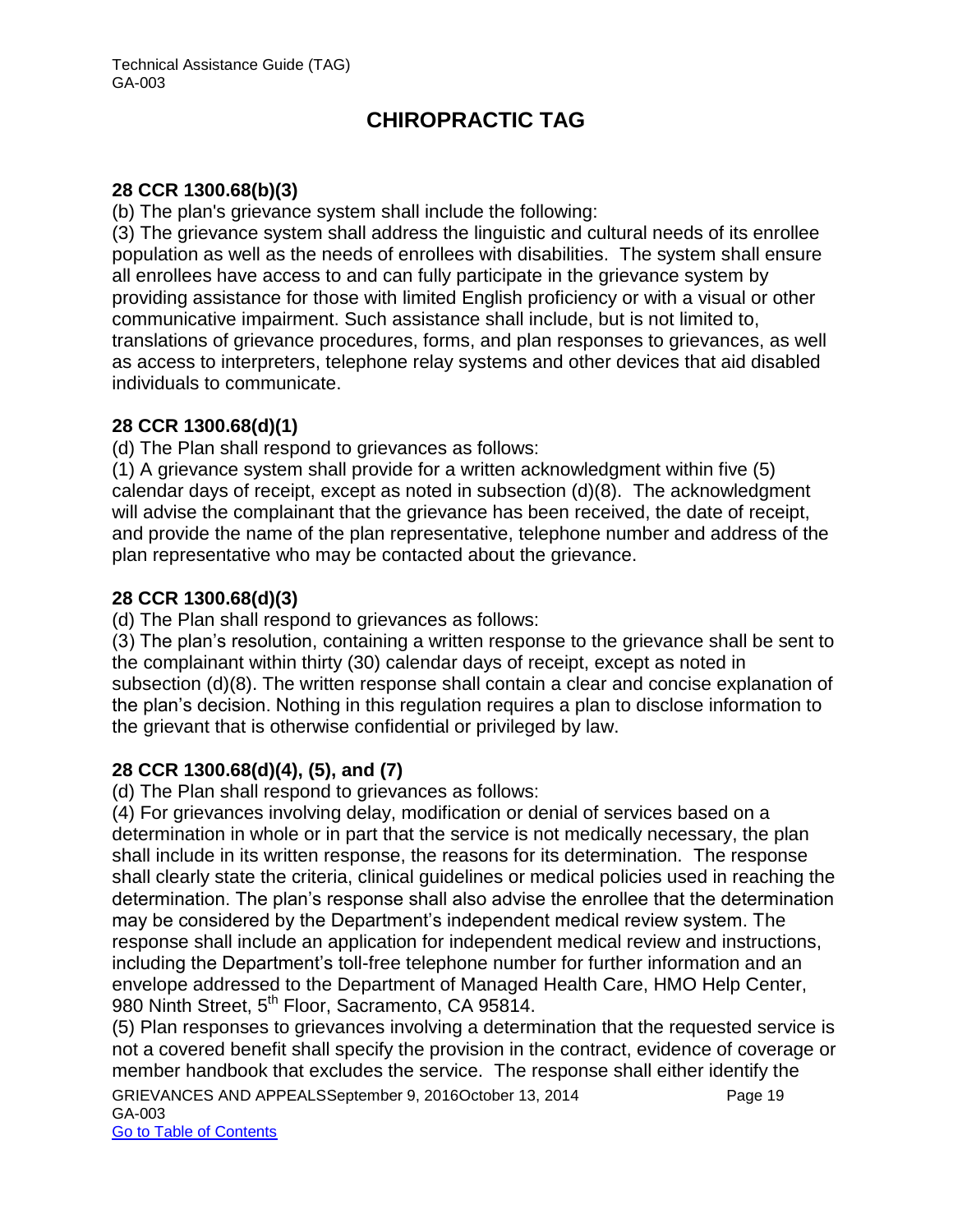document and page where the provision is found, direct the grievant to the applicable section of the contract containing the provision, or provide a copy of the provision and explain in clear concise language how the exclusion applied to the specific health care service or benefit requested by the enrollee. In addition to the notice set forth at Section 1368.02(b) of the Act, the response shall also include a notice that if the enrollee believes the decision was denied on the grounds that it was not medically necessary, the Department should be contacted to determine whether the decision is eligible for an independent medical review.

(7) The Department's telephone number, the California Relay Service's telephone numbers, the plan's telephone number and the Department's Internet address shall be displayed in all of the plan's acknowledgments and responses to grievances in 12-point boldface type with the statement contained in subsection (b) of Section 1368.02 of the Act.

#### **28 CCR 1300.68(d)(1) and (7)**

(d) The Plan shall respond to grievances as follows:

(1) A grievance system shall provide for a written acknowledgment within five (5) calendar days of receipt, except as noted in subsection (d)(8). The acknowledgment will advise the complainant that the grievance has been received, the date of receipt, and provide the name of the plan representative, telephone number and address of the plan representative who may be contacted about the grievance.

(7) The Department's telephone number, the California Relay Service's telephone numbers, the plan's telephone number and the Department's Internet address shall be displayed in all of the plan's acknowledgments and responses to grievances in 12-point boldface type with the statement contained in subsection (b) of Section 1368.02 of the Act.

#### **28 CCR 1300.68(d)(8)**

(d) The Plan shall respond to grievances as follows:

(8) Grievances received over the telephone that are not coverage disputes, disputed health care services involving medical necessity or experimental or investigational treatment, and that are resolved by the close of the next business day, are exempt from the requirement to send a written acknowledgment and response. The plan shall maintain a log of all such grievances containing the date of the call, the name of the complainant, member identification number, nature of the grievance, nature of resolution, and the plan representative's name who took the call and resolved the grievance. The information contained in this log shall be periodically reviewed by the plan as set forth in Subsection (b).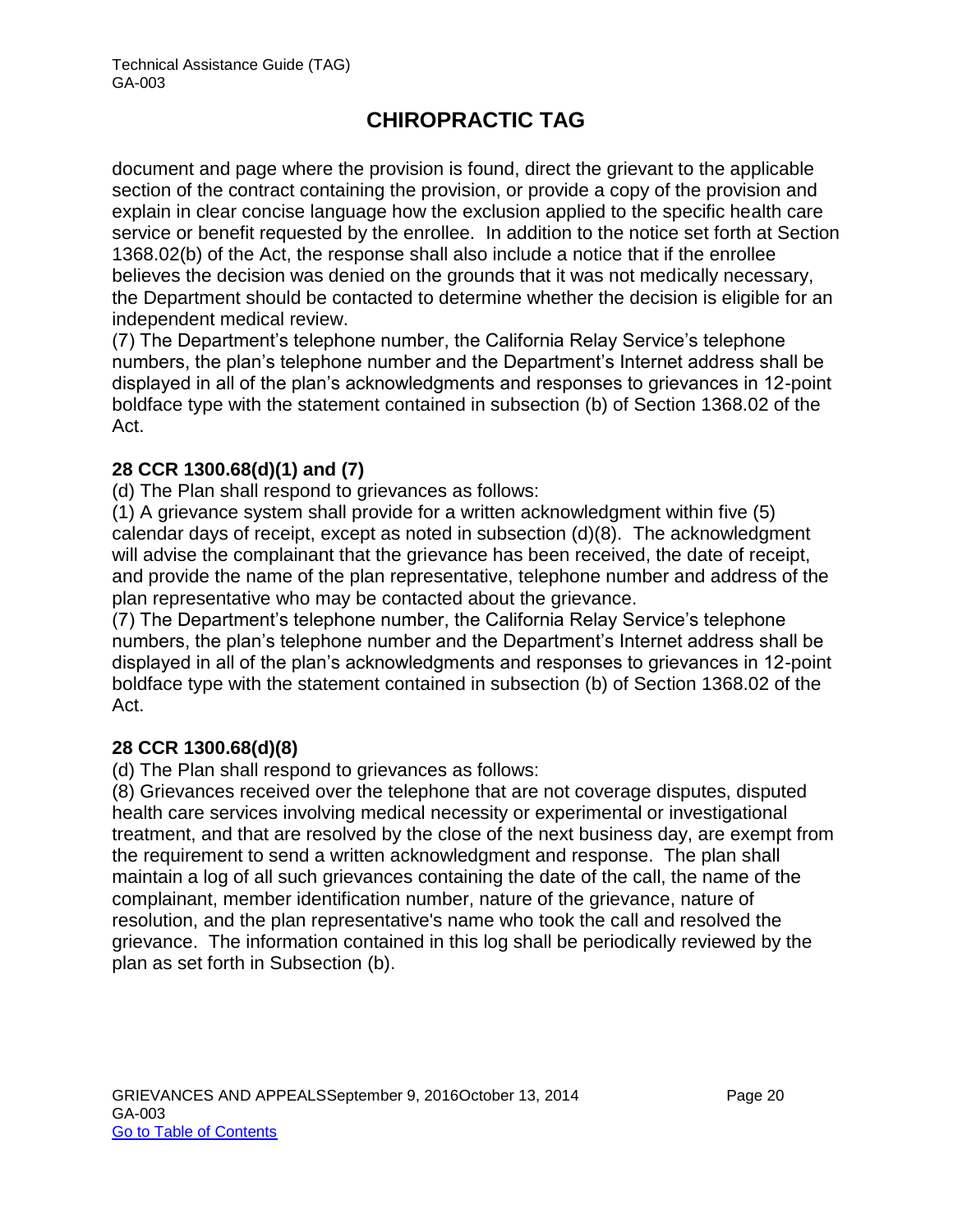#### **INDIVIDUAL(S)/POSITION(S) TO BE INTERVIEWED**

Staff responsible for the activities described above, for example:

- Chiropractic Director
- Officer with primary responsibility for the grievance system
- Information Technology Officer
- Manager of Member Services

#### **DOCUMENT(S) TO BE REVIEWED**

- Policies and procedures that describe the grievance system and processes
- Sample of grievance and appeal template letters
- Documentation of translated Plan responses to grievances in languages other than English
- Sample of grievance/appeal files to be reviewed on site

#### *GA-003 - Key Element 1:*

**1. The Plan acknowledges grievances and appeals in writing within five (5) calendar days of receipt. 28 CCR 1300.68(d)(1); 28 CCR 1300.68(d)(8)**

| <b>Assessment Question</b>                                  | <b>Yes</b> | <b>No</b> | N/A |
|-------------------------------------------------------------|------------|-----------|-----|
| 1.1 Does the Plan consistently acknowledge grievances and   |            |           |     |
| appeals in writing within five (5) calendar days of receipt |            |           |     |
| (except as noted in 28 CCR $1300.68(d)(8)$ )?               |            |           |     |

#### *GA-003 - Key Element 2:*

**2. The Plan's written acknowledgment contains all required information. CA Health and Safety Code section 1368.02(b); 28 CCR 1300.68(b)(3); 28 CCR 1300.68(d)(1) and (7)**

|     | <b>Assessment Questions</b>                                  | <b>Yes</b> | <b>No</b> | N/A |
|-----|--------------------------------------------------------------|------------|-----------|-----|
| 2.1 | Does the Plan's written acknowledgment advise the grievant   |            |           |     |
|     | of the date the Plan received the grievance?                 |            |           |     |
|     | 2.2 Does the Plan's written acknowledgment provide the name, |            |           |     |
|     | address, and telephone number of the Plan representative     |            |           |     |
|     | who may be contacted about the grievance?                    |            |           |     |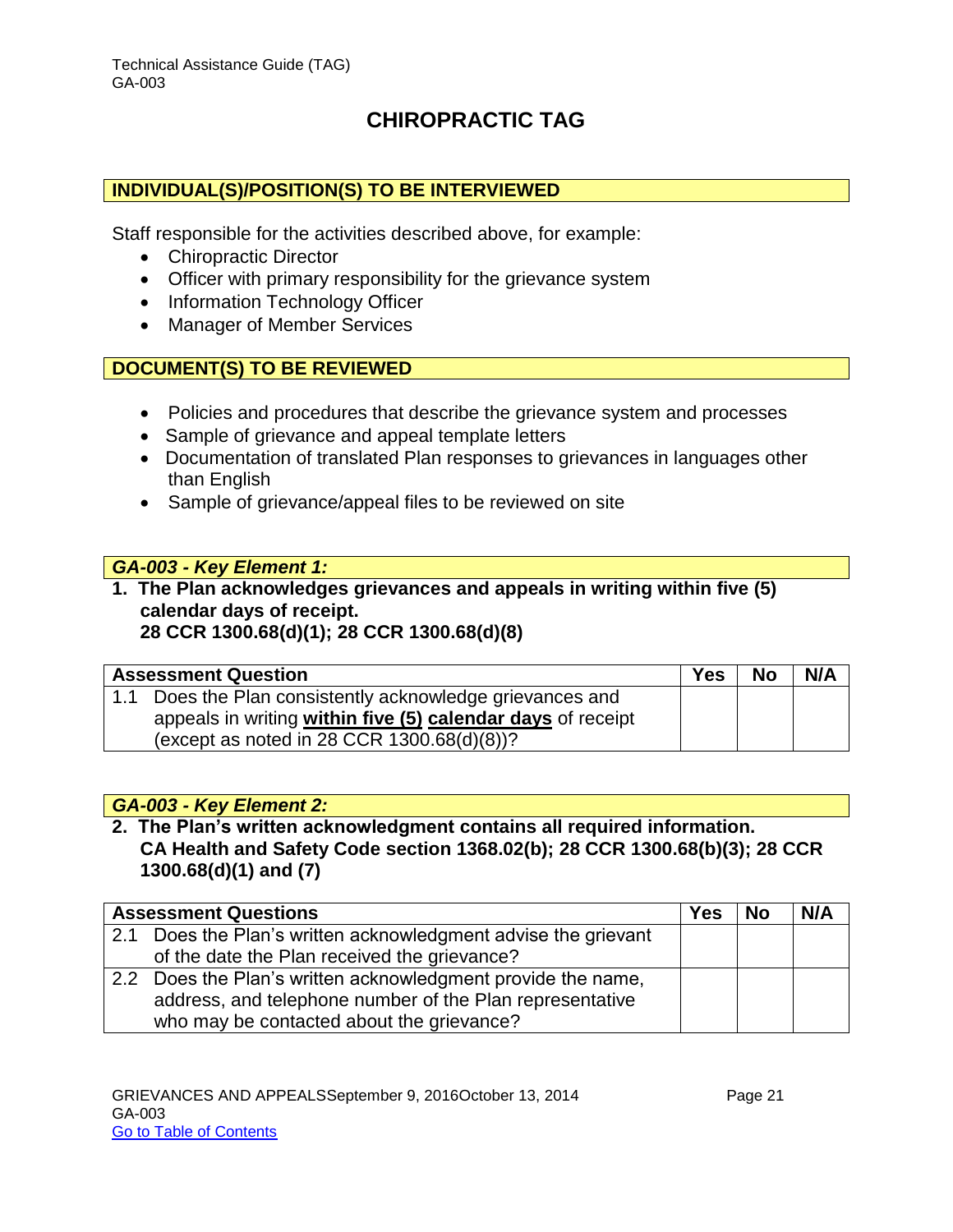| <b>Assessment Questions</b>                                                                                                                                                                                                                                                    | Yes | <b>No</b> | N/A |
|--------------------------------------------------------------------------------------------------------------------------------------------------------------------------------------------------------------------------------------------------------------------------------|-----|-----------|-----|
| 2.3 Does the Plan's written acknowledgment display the Plan's<br>telephone number, the Department's telephone number, TDD<br>line, and Internet address in 12-point boldface type with the<br>required statement contained in subsection (b) of section<br>1368.02 of the Act? |     |           |     |
| 2.4 Do acknowledgements address the language and disability<br>needs of enrollees by providing assistance (including<br>translation and interpretation services, access to telephone<br>relay services, and other devices to aid disabled enrollees)?                          |     |           |     |

#### *GA-003 - Key Element 3:*

#### **3. The Plan resolves grievances (all levels) in a timely manner. 28 CCR 1300.68(a)(4)(A); 28 CCR 1300.68(b)(3); 28 CCR 1300.68(d)(3)**

|     | <b>Assessment Questions</b>                                       | Yes | <b>No</b> | N/A |
|-----|-------------------------------------------------------------------|-----|-----------|-----|
| 3.1 | Does the Plan consistently resolve non-urgent grievances (all     |     |           |     |
|     | levels) and send its written resolution to the grievant within 30 |     |           |     |
|     | calendar days of Plan receipt of the grievance?                   |     |           |     |
|     | 3.2 If the Plan cannot resolve the grievance within 30 calendar   |     |           |     |
|     | days, does the Plan report the grievance as pending or            |     |           |     |
|     | unresolved in its quarterly report to the Department?             |     |           |     |

#### *GA-003 - Key Element 4:*

**4. The Plan's written response contains all required information. CA Health and Safety Code section 1367.01(e); CA Health and Safety Code section 1370.2; CA Health and Safety Code section 1374.30(m); 28 CCR 1300.68(b)(3); 28 CCR 1300.68(d)(4), (5), and (7)**

|     | <b>Assessment Questions</b>                                                 | <b>Yes</b> | <b>No</b> | N/A |
|-----|-----------------------------------------------------------------------------|------------|-----------|-----|
| 4.1 | For grievances involving delay, modification or denial of                   |            |           |     |
|     | services based on a determination in whole or in part that the              |            |           |     |
|     | service is not medically necessary, does each response                      |            |           |     |
|     | contain a clear and concise explanation of the Plan's                       |            |           |     |
|     | decision,                                                                   |            |           |     |
|     | 4.2 For grievances involving delay, modification or denial of               |            |           |     |
|     | services based on a determination in whole or in part that the              |            |           |     |
|     | service is not medically necessary, does each response                      |            |           |     |
|     | contain the <b>criteria</b> , clinical guidelines, or chiropractic policies |            |           |     |
|     | used in reaching the determination?                                         |            |           |     |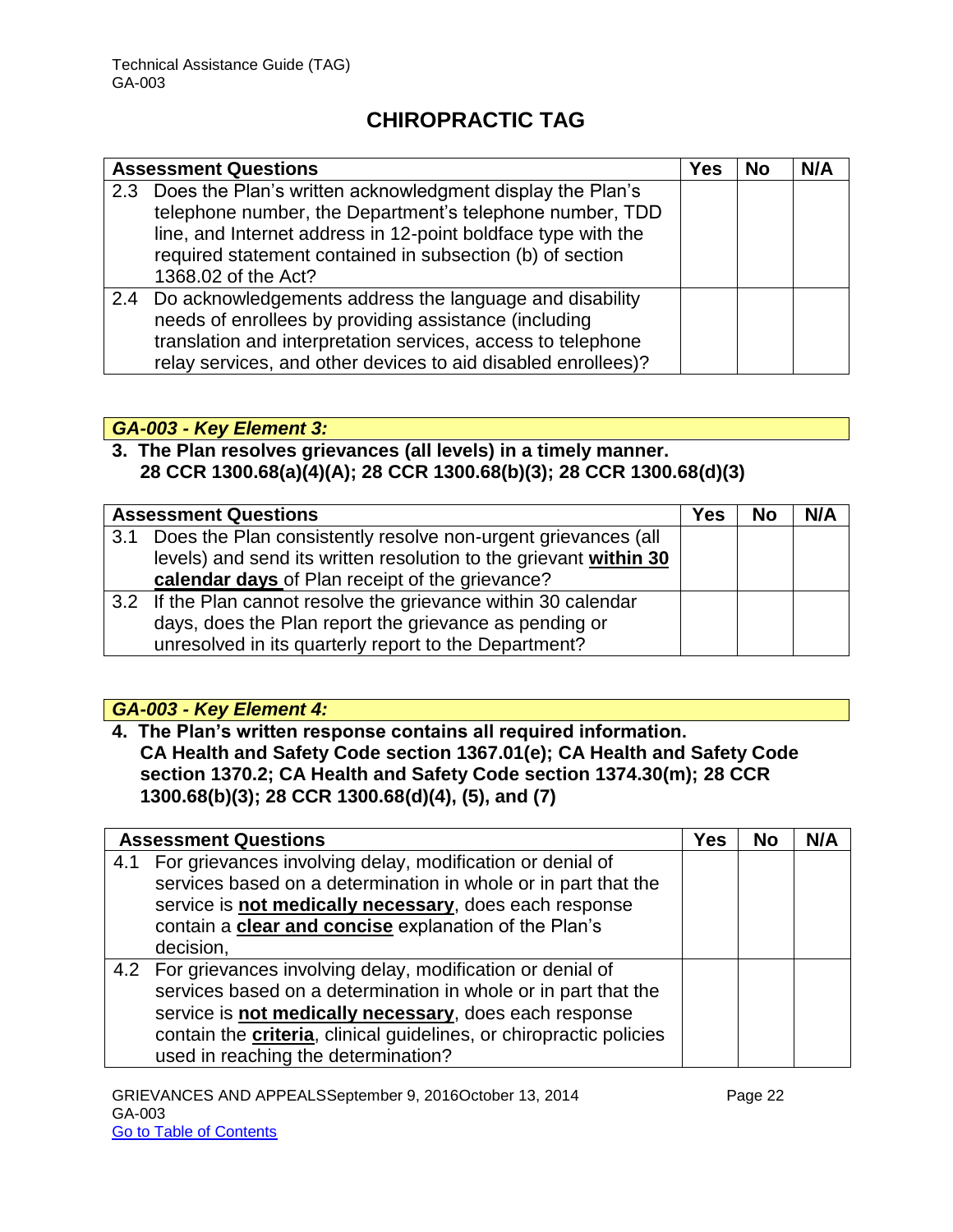|     | <b>Assessment Questions</b>                                           | <b>Yes</b> | <b>No</b> | N/A |
|-----|-----------------------------------------------------------------------|------------|-----------|-----|
| 4.3 | For grievances involving delay, modification or denial of             |            |           |     |
|     | services based on a determination in whole or in part that the        |            |           |     |
|     | service is not medically necessary, notification that the             |            |           |     |
|     | determination may be considered by the Department's                   |            |           |     |
|     | independent medical review system?                                    |            |           |     |
| 4.4 | 4.4 For grievances involving delay, modification or denial of         |            |           |     |
|     | services based on a determination in whole or in part that the        |            |           |     |
|     | service is not medically necessary, does each response                |            |           |     |
|     | contain an application for independent medical review (IMR)           |            |           |     |
|     | and instructions?                                                     |            |           |     |
| 4.5 | For grievances involving delay, modification or denial of             |            |           |     |
|     | services based on a determination in whole or in part that the        |            |           |     |
|     | service is not medically necessary, does each response                |            |           |     |
|     | contain the <b>Department's</b> toll-free telephone <b>number</b> for |            |           |     |
|     | further information?                                                  |            |           |     |
| 4.6 | For grievances involving delay, modification or denial of             |            |           |     |
|     | services based on a determination in whole or in part that the        |            |           |     |
|     | service is not medically necessary, does each response                |            |           |     |
|     | contain an <b>envelope</b> addressed to the Department of             |            |           |     |
|     | Managed Health Care, HMO Help Center, 980 Ninth Street,               |            |           |     |
|     | 5th Floor, Sacramento, CA 95814?                                      |            |           |     |
| 4.7 | For grievances involving medical necessity or other clinical          |            |           |     |
|     | issues, does the Plan appropriately refer the grievance for           |            |           |     |
|     | review to a licensed healthcare professional competent to             |            |           |     |
|     | evaluate the clinical issues of the grievance?                        |            |           |     |
| 4.8 | For grievances involving a determination that the requested           |            |           |     |
|     | service is not a covered benefit, does each response contain          |            |           |     |
|     | the specific <b>provision in the contract</b> , EOC, or member        |            |           |     |
|     | handbook that excludes the services? (Either by identifying           |            |           |     |
|     | the document and page where the provision is found, by                |            |           |     |
|     | directing the grievant to the applicable section of the contract      |            |           |     |
|     | or by providing a copy of the provision.)                             |            |           |     |
| 4.9 | For grievances involving a determination that the requested           |            |           |     |
|     | service is not a covered benefit, does each response contain          |            |           |     |
|     | clear and concise language that explains how the exclusion            |            |           |     |
|     | applied to the specific health care service or benefit requested      |            |           |     |
|     | by the enrollee?                                                      |            |           |     |
|     | 4.10 For grievances involving a determination that the requested      |            |           |     |
|     | service is not a covered benefit, does each response contain          |            |           |     |
|     | notice that if the enrollee believes the decision was denied on       |            |           |     |
|     | the grounds that it was not medically necessary, the                  |            |           |     |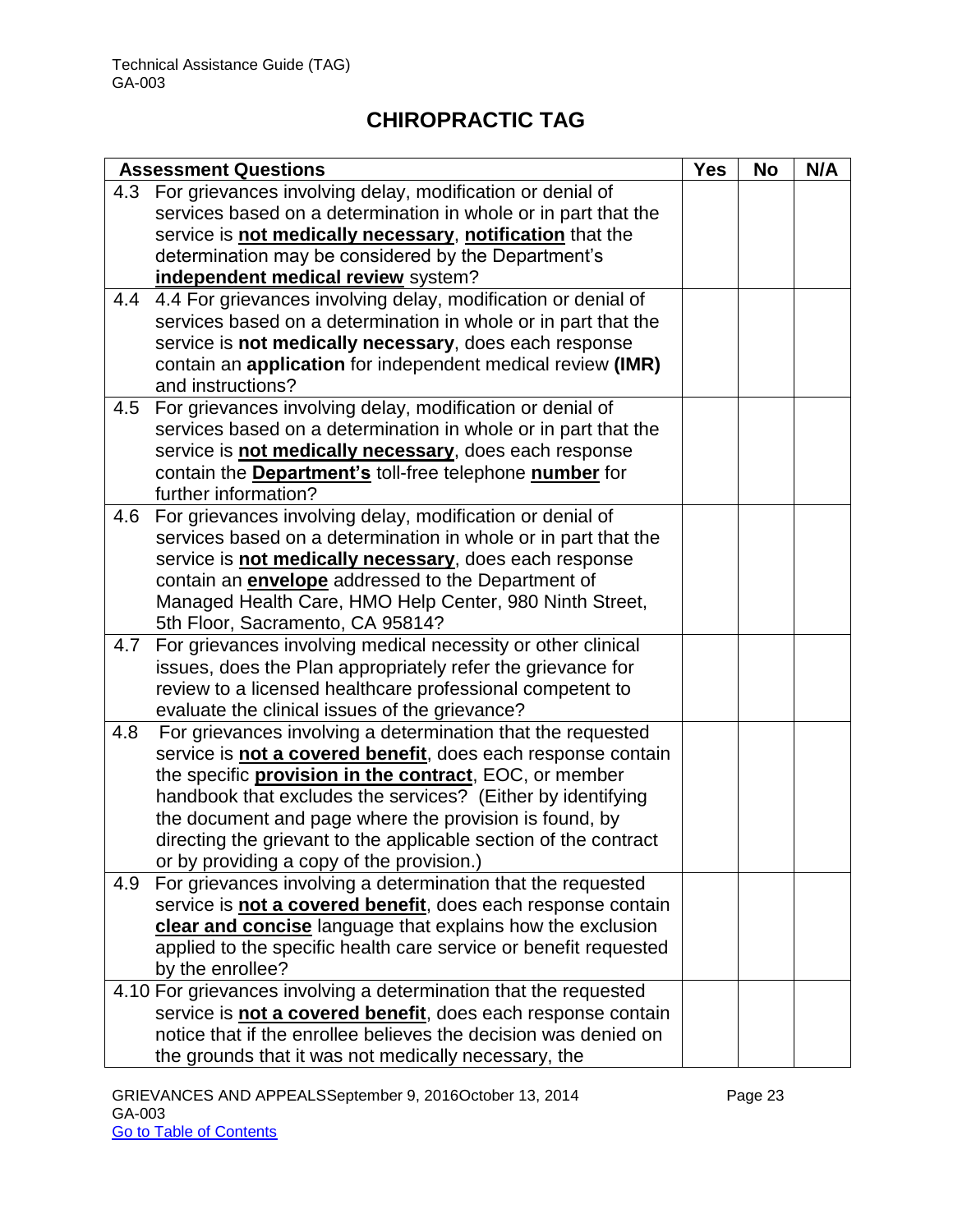| <b>Assessment Questions</b>                                         | Yes | <b>No</b> | N/A |
|---------------------------------------------------------------------|-----|-----------|-----|
| Department should be contacted to determine whether the             |     |           |     |
| decision is eligible for an independent medical review?             |     |           |     |
| 4.11 For grievances involving contested claims, does the Plan       |     |           |     |
| appropriately refer the claim for review to a licensed and          |     |           |     |
| competent health care provider to evaluate the clinical issues      |     |           |     |
| of the appealed claim, as applicable?                               |     |           |     |
| 4.12 Does the written response display the Department's telephone   |     |           |     |
| number, the CA Relay Service's telephone numbers, the               |     |           |     |
| Plan's telephone number and the Department's internet               |     |           |     |
| address in 12-point boldface type with the statement                |     |           |     |
| contained section 1368.02(b) of the Act?                            |     |           |     |
| 4.13 Do Plan responses address the language and disability needs    |     |           |     |
| of enrollees by providing assistance (including translation and     |     |           |     |
| interpretation services, access to telephone relay services,        |     |           |     |
| and other devices to aid disabled enrollees)?                       |     |           |     |
| 4.14 Does the Plan ensure adequate consideration and rectification  |     |           |     |
| of enrollee grievances when appropriate?                            |     |           |     |
| 4.15 Do the Plan's resolution letters address all grievance issues? |     |           |     |

#### **End of Requirement GA-003: Receipt, Review, and Resolution**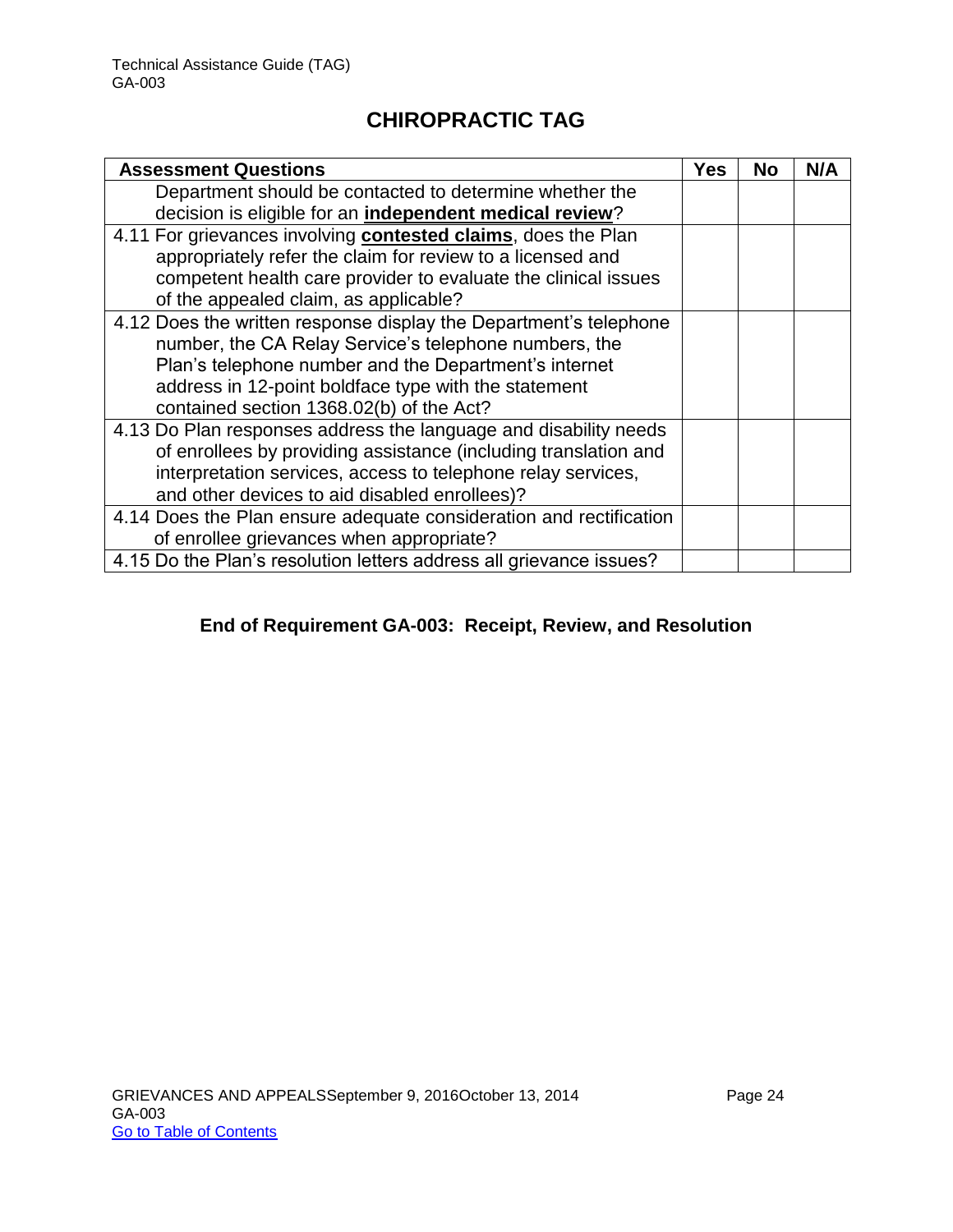#### <span id="page-25-0"></span>**Requirement GA-004: Enrollee Education/Notification Requirements**

#### **STATUTORY/REGULATORY CITATION(S)**

#### **CA Health and Safety Code section 1368(a)(2)**

(a) Every plan shall do all of the following:

(2) Inform its subscribers and enrollees upon enrollment in the plan and annually thereafter of the procedure for processing and resolving grievances. The information shall include the location and telephone number where grievances may be submitted.

#### **CA Health and Safety Code section 1368.02(b)**

(b) Every health care service plan shall publish the Department's toll-free telephone number, the Department's TDD line for the hearing and speech impaired, the plan's telephone number, and the Department's Internet address, on every plan contract, on every evidence of coverage, on copies of plan grievance procedures, on plan complaint forms, and on all written notices to enrollees required under the grievance process of the plan, including any written communications to an enrollee that offer the enrollee the opportunity to participate in the grievance process of the plan and on all written responses to grievances. The Department's telephone number, the Department's TDD line, the plan's telephone number, and the Department's Internet address shall be displayed by the plan in each of these documents in 12-point boldface type in the following regular type statement:

The California Department of Managed Health Care is responsible for regulating health care service plans. If you have a grievance against your health plan, you should first telephone your health plan at **(insert health plan's telephone number)** and use your health plan's grievance process before contacting the department. Utilizing this grievance procedure does not prohibit any potential legal rights or remedies that may be available to you. If you need help with a grievance involving an emergency, a grievance that has not been satisfactorily resolved by your health plan, or a grievance that has remained unresolved for more than 30 days, you may call the department for assistance. You may also be eligible for an Independent Medical Review (IMR). If you are eligible for IMR, the IMR process will provide an impartial review of medical decisions made by a health plan related to the medical necessity of a proposed service or treatment, coverage decisions for treatments that are experimental or investigational in nature and payment disputes for emergency or urgent medical services. The department also has a toll-free telephone number **(1-888-HMO-2219)** and a TDD line **(1-877- 688-9891)** for the hearing and speech impaired. The department's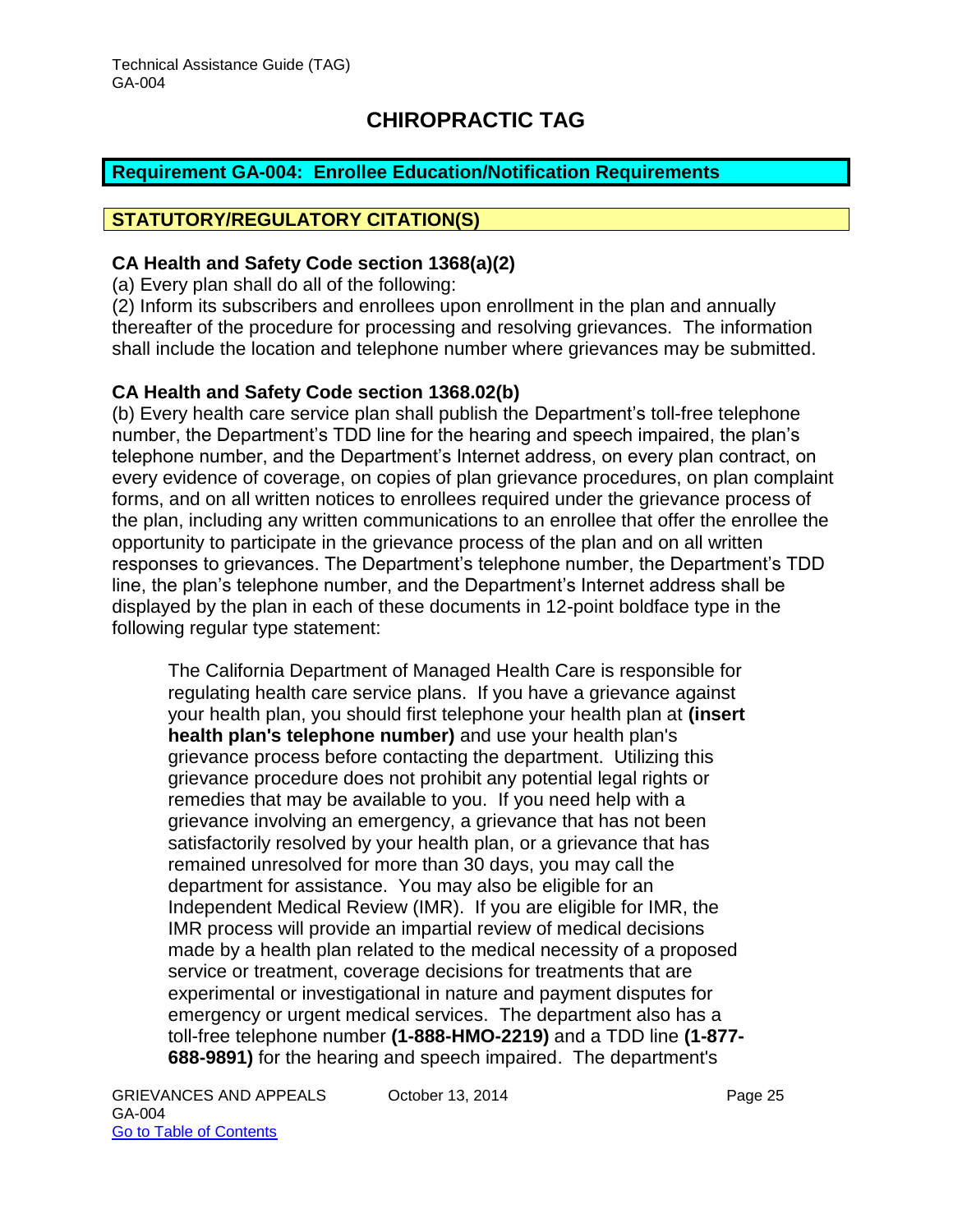Internet Web site **[http://www.hmohelp.ca.gov](http://www.hmohelp.ca.gov/)** has complaint forms, IMR application forms and instructions online.

#### **CA Health and Safety Code section 1374.30(e)**

(e) Every health care service plan contract that is issued, amended, renewed, or delivered in this state on or after January 1, 2000, shall, effective January 1, 2001, provide an enrollee with the opportunity to seek an independent medical review whenever health care services have been denied, modified, or delayed by the plan, or by one of its contracting providers, if the decision was based in whole or in part on a finding that the proposed health care services are not medically necessary. For purposes of this article, an enrollee may designate an agent to act on his or her behalf, as described in paragraph (2) of subdivision (b) of Section 1368. The provider may join with or otherwise assist the enrollee in seeking an independent medical review, and may advocate on behalf of the enrollee.

#### **CA Health and Safety Code section 1374.30(i)**

**(i**) No later than January 1, 2001, every health care service plan shall prominently display in every plan member handbook or relevant informational brochure, in every plan contract, on enrollee evidence of coverage forms, on copies of plan procedures for resolving grievances, on letters of denials issued by either the plan or its contracting organization, on the grievance forms required under Section 1368, and on all written responses to grievances, information concerning the right of an enrollee to request an independent medical review in cases where the enrollee believes that health care services have been improperly denied, modified, or delayed by the plan, or by one of its contracting providers.

#### **28 CCR 1300.68(b)(2) and (9)**

(b) The plan's grievance system shall include the following:

(2) Each plan's obligation for notifying subscribers and enrollees about the plan's grievance system shall include information on the plan's procedures for filing and resolving grievances, and the telephone number and address for presenting a grievance. The notice shall also include information regarding the Department's review process, the independent medical review system, and the Department's toll-free telephone number and website address.(9) The grievance system shall allow enrollees to file grievances for at least 180 calendar days following any incident or action that is the subject of the enrollee's dissatisfaction.

(9) The grievance system shall allow enrollees to file grievances for at least 180 calendar days following any incident or action that is the subject of the enrollee's dissatisfaction.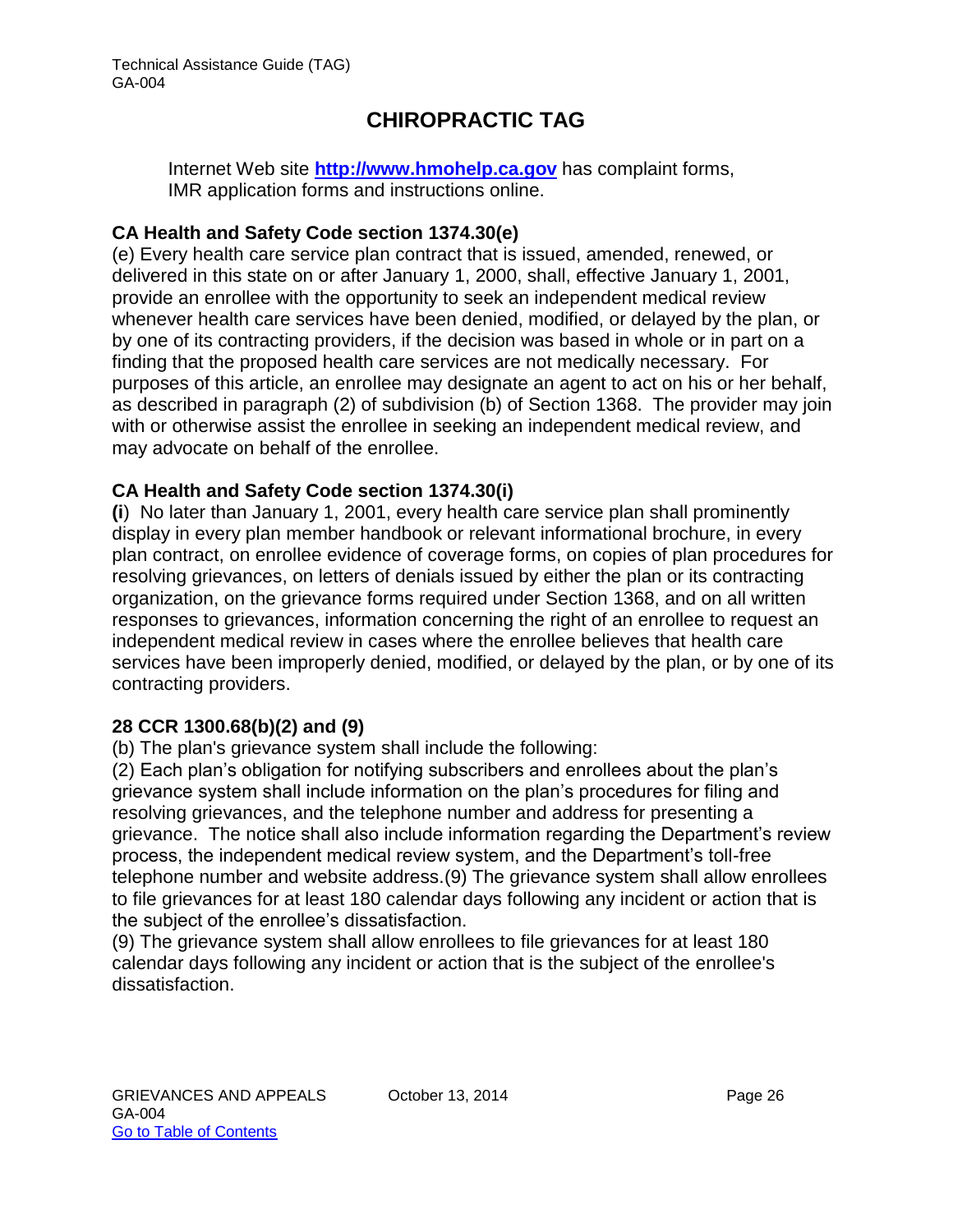#### **INDIVIDUAL(S)/POSITION(S) TO BE INTERVIEWED**

#### **Staff responsible for the activities described above, for example:**

- Officer designated with having primary responsibility for the grievance system
- Staff involved in the grievance process
- Staff of Member Services
- Officer or staff responsible for member education

#### **DOCUMENT(S) TO BE REVIEWED**

- Enrollee/Member handbook
- Evidence of Coverage (EOC)
- Copies of Plan grievance procedure
- Grievance forms (Including availability at each facility of the Plan, on the Plan's Web site, and from each contracting provider's office or facility)
- Denial letter templates (claims, prior authorization, etc.)
- Documents used by the Plan to communicate to enrollees the telephone numbers for filing grievances (i.e. informational brochures, enrollee handbook, etc.)
- Documents used by the Plan to notify subscribers and enrollees of the grievance system upon enrollment and annually thereafter

#### *GA-004 - Key Element 1:*

**1. The Plan informs its enrollees upon enrollment and annually thereafter of the procedure for processing and resolving grievances. CA Health and Safety Code section 1368(a)(2); 28 CCR 1300.68(b)(2) and (9)**

| <b>Assessment Questions</b>                                                                                                                                                                                                                                  | Yes | <b>No</b> | N/A |
|--------------------------------------------------------------------------------------------------------------------------------------------------------------------------------------------------------------------------------------------------------------|-----|-----------|-----|
| 1.1 Does the Plan provide enrollees upon enrollment and on an<br>annual basis with the Plan's procedures for filing and<br>resolving grievances?                                                                                                             |     |           |     |
| 1.2 Does the Plan provide enrollees upon enrollment and on an<br>annual basis with the locations and telephone numbers<br>(i.e., a toll-free number or a local telephone number in each<br>service area) for filing complaints and grievances?               |     |           |     |
| 1.3 Does the Plan provide enrollees upon enrollment and on an<br>annual basis with the requirements for timely filing of<br>grievances (within 180 calendar days following any incident or<br>action that is the subject of the enrollee's dissatisfaction)? |     |           |     |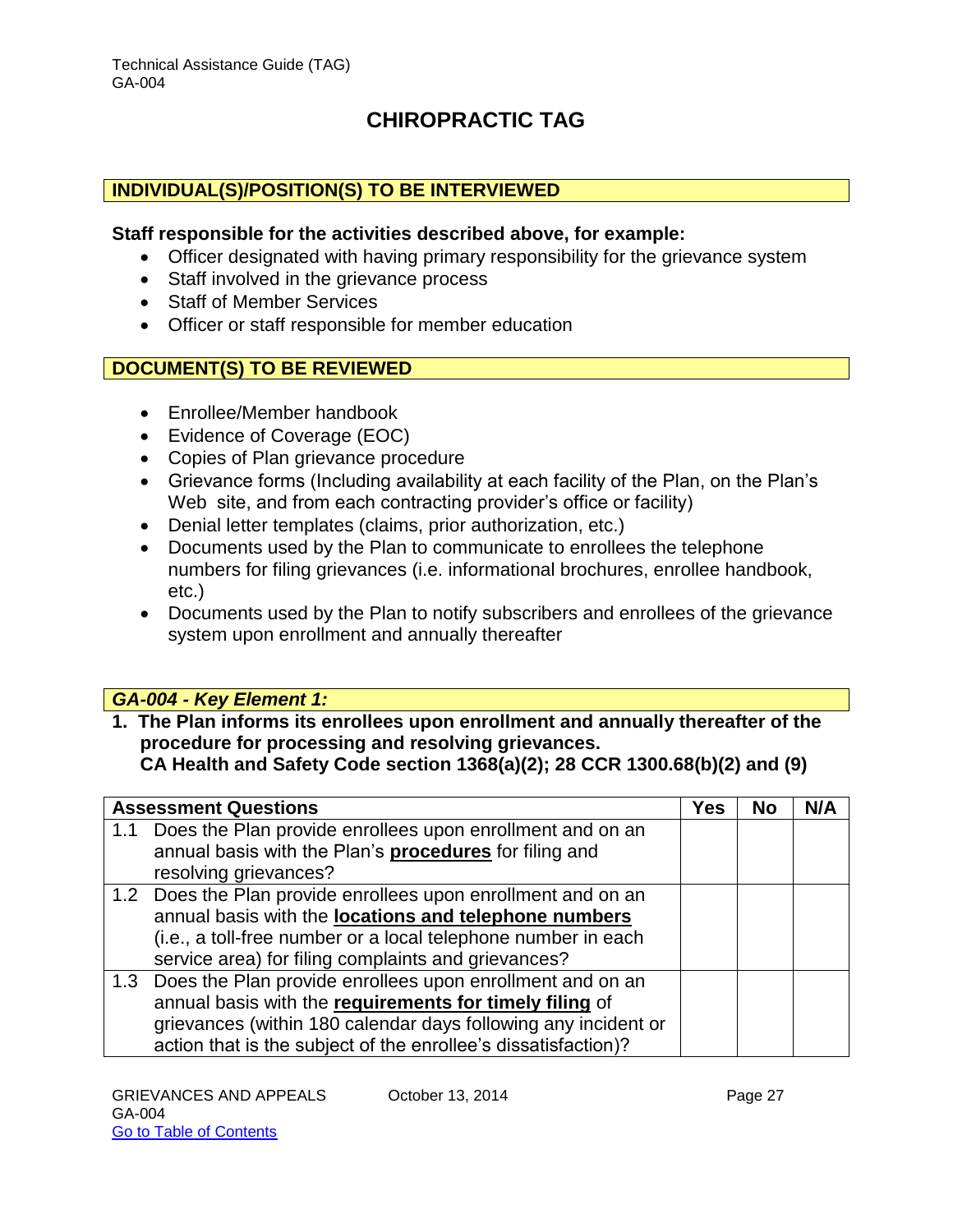| <b>Assessment Questions</b>                                        | <b>Yes</b> | <b>No</b> | N/A |
|--------------------------------------------------------------------|------------|-----------|-----|
| 1.4 Does the Plan provide enrollees with information regarding the |            |           |     |
| Department's review process, the independent medical review        |            |           |     |
| system, and the Department's toll-free telephone number and        |            |           |     |
| Web site address?                                                  |            |           |     |

#### *GA-004 - Key Element 2:*

**2. The Plan displays the required notice set forth at section 1368.02(b) in all relevant written materials.** 

**CA Health and Safety Code section 1368.02(b)**

|     | <b>Assessment Questions</b>                                         | <b>Yes</b> | <b>No</b> | N/A |
|-----|---------------------------------------------------------------------|------------|-----------|-----|
| 2.1 | Does the Plan display the required notice set forth at section      |            |           |     |
|     | 1368.02(b) in all relevant <i>informational materials</i> including |            |           |     |
|     | enrollee handbook?                                                  |            |           |     |
|     | 2.2 Does the Plan display the required notice set forth at section  |            |           |     |
|     | 1368.02(b) in every Plan contract?                                  |            |           |     |
| 2.3 | Does the Plan display the required notice set forth at section      |            |           |     |
|     | 1368.02(b) in every evidence of coverage?                           |            |           |     |
| 2.4 | Does the Plan display the required notice set forth at section      |            |           |     |
|     | 1368.02(b) in copies of Plan grievance procedures?                  |            |           |     |
|     | 2.5 Does the Plan display the required notice set forth at section  |            |           |     |
|     | 1368.02(b) in Plan complaint/grievance forms?                       |            |           |     |
|     | 2.6 Does the Plan display the required notice set forth at section  |            |           |     |
|     | 1368.02(b) in any written communications to an enrollee             |            |           |     |
|     | that offer the enrollee the opportunity to participate in the       |            |           |     |
|     | grievance process of the Plan?                                      |            |           |     |

#### *GA-004 - Key Element 3:*

**3. The Plan includes the information concerning the right of an enrollee to request an independent medical review in cases where the enrollee believes that health care services have been improperly denied, modified, or delayed by the Plan, or by one of its contracting providers in all relevant informational materials and all written communications to enrollees.** 

**CA Health and Safety Code section 1374.30(e); CA Health and Safety Code section 1374.30(i)**

| <b>Assessment Questions</b>                                       | <b>Yes</b> | <b>No</b> | N/A |
|-------------------------------------------------------------------|------------|-----------|-----|
| 3.1 Does the Plan include the information concerning the right of |            |           |     |
| an enrollee to request an independent medical review in cases     |            |           |     |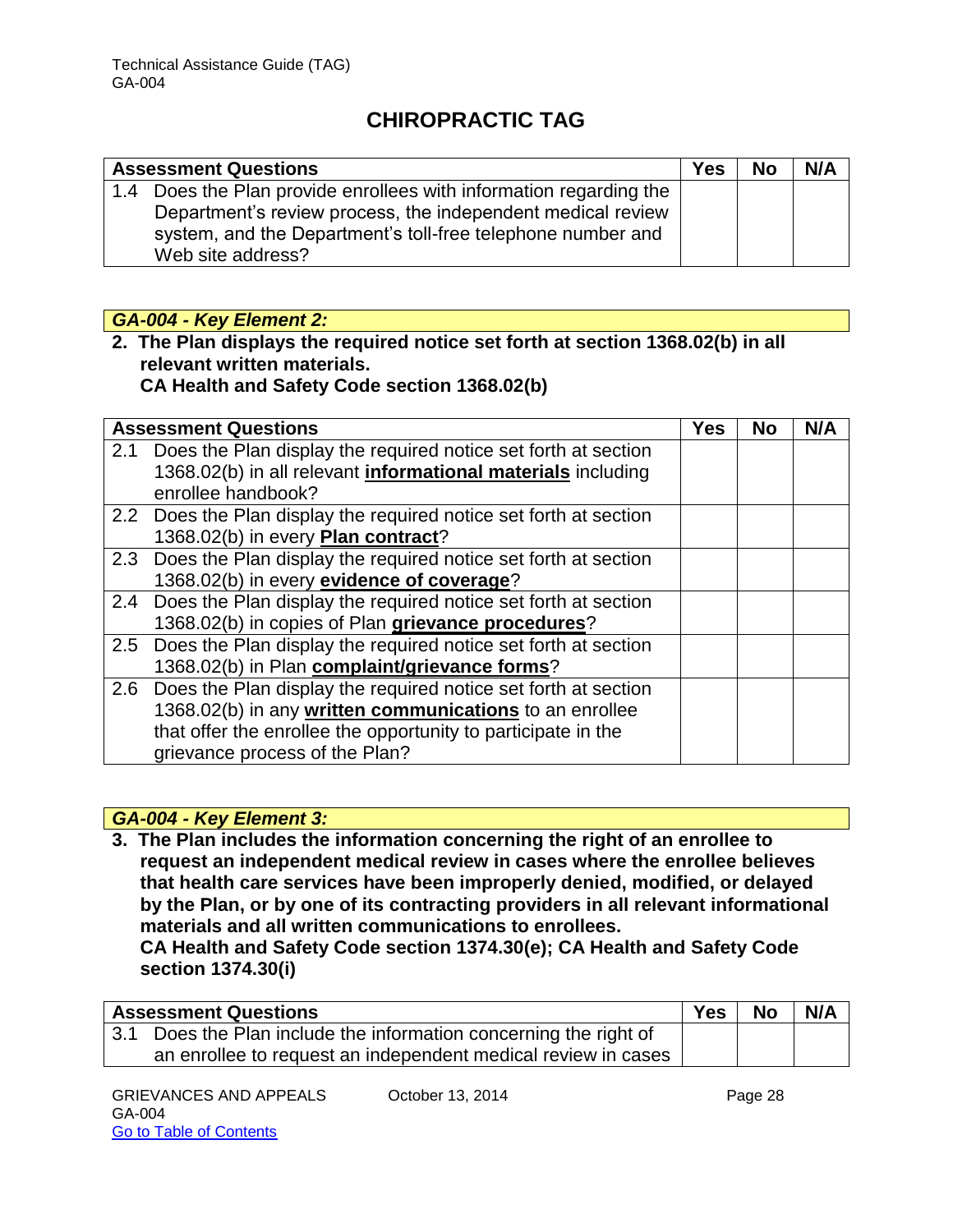|     | <b>Assessment Questions</b>                                      | <b>Yes</b> | <b>No</b> | N/A |
|-----|------------------------------------------------------------------|------------|-----------|-----|
|     | where the enrollee believes that health care services have       |            |           |     |
|     | been improperly denied, modified, or delayed by the Plan, or     |            |           |     |
|     | by one of its contracting providers in all relevant              |            |           |     |
|     | informational materials including enrollee handbook?             |            |           |     |
| 3.2 | Does the Plan include the information concerning the right of    |            |           |     |
|     | an enrollee to request an independent medical review in cases    |            |           |     |
|     | where the enrollee believes that health care services have       |            |           |     |
|     | been improperly denied, modified, or delayed by the Plan, or     |            |           |     |
|     | by one of its contracting providers in every Plan contract?      |            |           |     |
| 3.3 | Does the Plan include the information concerning the right of    |            |           |     |
|     | an enrollee to request an independent medical review in cases    |            |           |     |
|     | where the enrollee believes that health care services have       |            |           |     |
|     | been improperly denied, modified, or delayed by the Plan or by   |            |           |     |
|     | one of its contracting providers in every <b>evidence of</b>     |            |           |     |
|     | coverage (EOC)?                                                  |            |           |     |
| 3.4 | Does the Plan include the information concerning the right of    |            |           |     |
|     | an enrollee to request an independent medical review in cases    |            |           |     |
|     | where the enrollee believes that health care services have       |            |           |     |
|     | been improperly denied, modified, or delayed by the Plan, or     |            |           |     |
|     | by one of its contracting providers in copies of Plan grievance  |            |           |     |
|     | procedures?                                                      |            |           |     |
| 3.5 | Does the Plan include the information concerning the right of    |            |           |     |
|     | an enrollee to request an independent medical review in cases    |            |           |     |
|     | where the enrollee believes that health care services have       |            |           |     |
|     | been improperly denied, modified, or delayed by the Plan, or     |            |           |     |
|     | by one of its contracting providers in Plan                      |            |           |     |
|     | complaint/grievance forms?                                       |            |           |     |
| 3.6 | Does the Plan include the information concerning the right of    |            |           |     |
|     | an enrollee to request an independent medical review in cases    |            |           |     |
|     | where the enrollee believes that health care services have       |            |           |     |
|     | been improperly denied, modified, or delayed by the Plan, or     |            |           |     |
|     | by one of its contracting providers in any written               |            |           |     |
|     | communications to an enrollee that offer the enrollee the        |            |           |     |
|     | opportunity to participate in the grievance process of the Plan? |            |           |     |

### **End of Requirement GA-004: Enrollee Education / Notification Requirements**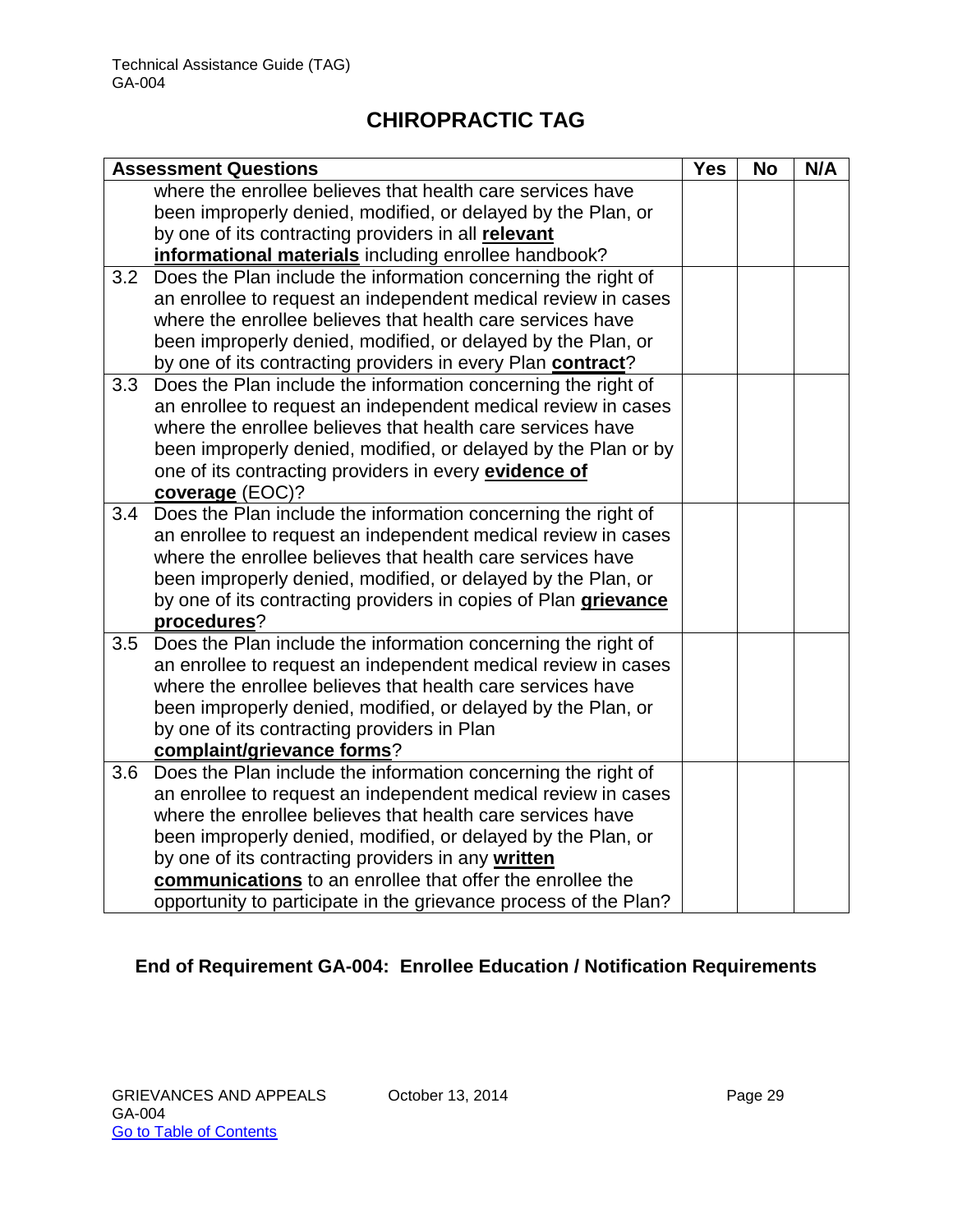#### <span id="page-30-0"></span>**Requirement GA-005: Expedited Review of Urgent Grievances**

#### **STATUTORY/REGULATORY CITATION(S)**

#### **CA Health and Safety Code section 1368.01(b)**

(b) The grievance system shall include a requirement for expedited plan review of grievances for cases involving an imminent and serious threat to the health of the patient, including, but not limited to, severe pain, potential loss of life, limb, or major bodily function. When the plan has notice of a case requiring expedited review, the grievance system shall require the plan to immediately inform enrollees and subscribers in writing of their right to notify the Department of the grievance. The grievance system shall also require the plan to provide enrollees, subscribers, and the Department with a written statement on the disposition or pending status of the grievance no later than three days from receipt of the grievance.

#### **CA Health and Safety Code section 1368.02(b)**

(b) Every health care service plan shall publish the department's toll-free telephone number, the department's TDD line for the hearing and speech impaired, the plan's telephone number, and the department's Internet address, on every plan contract, on every evidence of coverage, on copies of plan grievance procedures, on plan complaint forms, and on all written notices to enrollees required under the grievance process of the plan, including any written communications to an enrollee that offer the enrollee the opportunity to participate in the grievance process of the plan and on all written responses to grievances. The department's telephone number, the department's TDD line, the plan's telephone number, and the department's Internet address shall be displayed by the plan in each of these documents in 12-point boldface type in the following regular type statement:

"The California Department of Managed Health Care is responsible for regulating health care service plans. If you have a grievance against your health plan, you should first telephone your health plan at **(insert health plan's telephone number)** and use your health plan's grievance process before contacting the department. Utilizing this grievance procedure does not prohibit any potential legal rights or remedies that may be available to you. If you need help with a grievance involving an emergency, a grievance that has not been satisfactorily resolved by your health plan, or a grievance that has remained unresolved for more than 30 days, you may call the department for assistance. You may also be eligible for an Independent Medical Review (IMR). If you are eligible for IMR, the IMR process will provide an impartial review of medical decisions made by a health plan related to the medical necessity of a proposed service or treatment, coverage decisions for treatments that are experimental or investigational in nature and payment disputes for emergency or urgent medical services. The department also has a toll-free telephone number **(1- 888-HMO-2219)** and a TDD line **(1-877-688-9891)** for the hearing and speech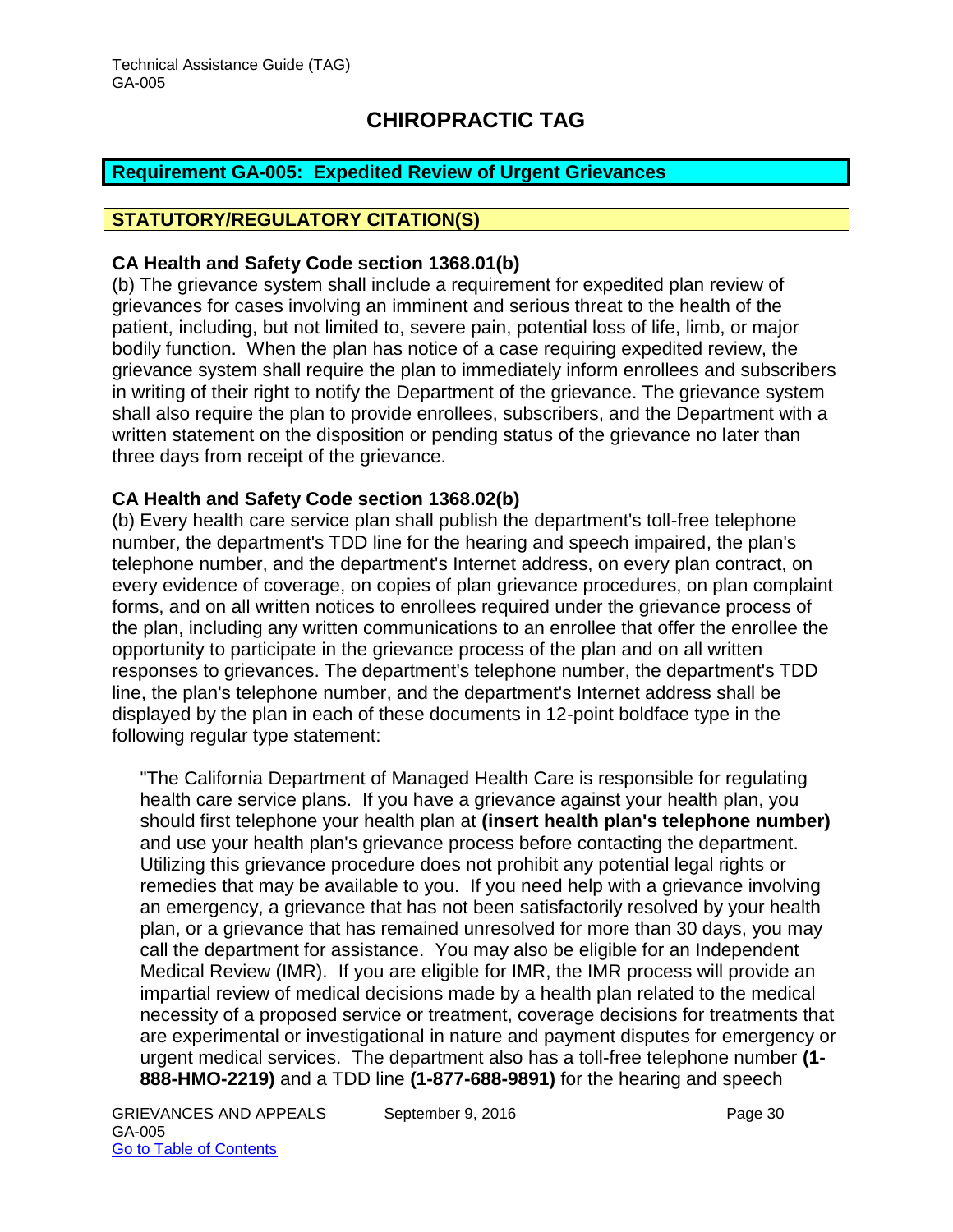impaired. The department's Internet Web site **[http://www.hmohelp.ca.gov](http://www.hmohelp.ca.gov/)** has complaint forms, IMR application forms and instructions online."

#### **28 CCR 1300.68.01(a) and (b)**

(a) Every plan shall include in its grievance system, procedures for the expedited review of grievances involving an imminent and serious threat to the health of the enrollee, including, but not limited to, severe pain, potential loss of life, limb or major bodily function ("urgent grievances"). At a minimum, plan procedures for urgent grievances shall include:

(1) Immediate notification to the complainant of the right to contact the Department regarding the grievance. The plan shall expedite its review of the grievance when the complainant, an authorized representative, or treating physician provides notice to the plan. Notice need not be in writing, but may be accomplished by a documented telephone call.

(2) A written statement to the Department and the complainant on the disposition or pending status of the urgent grievance within three (3) calendar days of receipt of the grievance by the Plan.

(3) Consideration by the plan of the enrollee's medical condition when determining the response time.

(4) No requirement that the enrollee participate in the plan's grievance process prior to applying to the Department for review of the urgent grievance.

(b) Each plan's grievance system shall allow for the Department to contact the plan regarding urgent grievances 24 hours a day, 7 days a week. During normal work hours, the plan shall respond to the Department within 30 minutes after initial contact from the Department. During non-work hours, the plan shall respond to the Department within 1 hour after initial contact from the Department.

(1) The system established by the plan shall provide for the availability of a plan representative with authority on the plan's behalf to resolve urgent grievances and authorize the provision of health care services covered under the enrollee's plan contract in a medically appropriate and timely manner. Such authority shall include making financial decisions for expenditure of funds on behalf of the plan without first having to obtain approval from supervisors or other superiors within the plan. Nothing in this subsection shall restrict the plan representative from consulting with other plan staff on urgent grievances.

(2) Plans shall provide the Department with the following information concerning urgent grievances:

(A) A description of the system established by the plan to resolve urgent grievances. The description shall include the system's provisions for scheduling qualified plan representatives, including back-up plan representatives as necessary, to be available twenty-four (24) hours a day, seven days a week to respond to Department contacts regarding urgent grievances. Provisions for scheduling shall include the names and titles of those plan representatives who will be available under the system, their telephone numbers, and, as applicable, pager numbers, answer service numbers, voice-mail numbers, e-mail addresses, or other means for contact.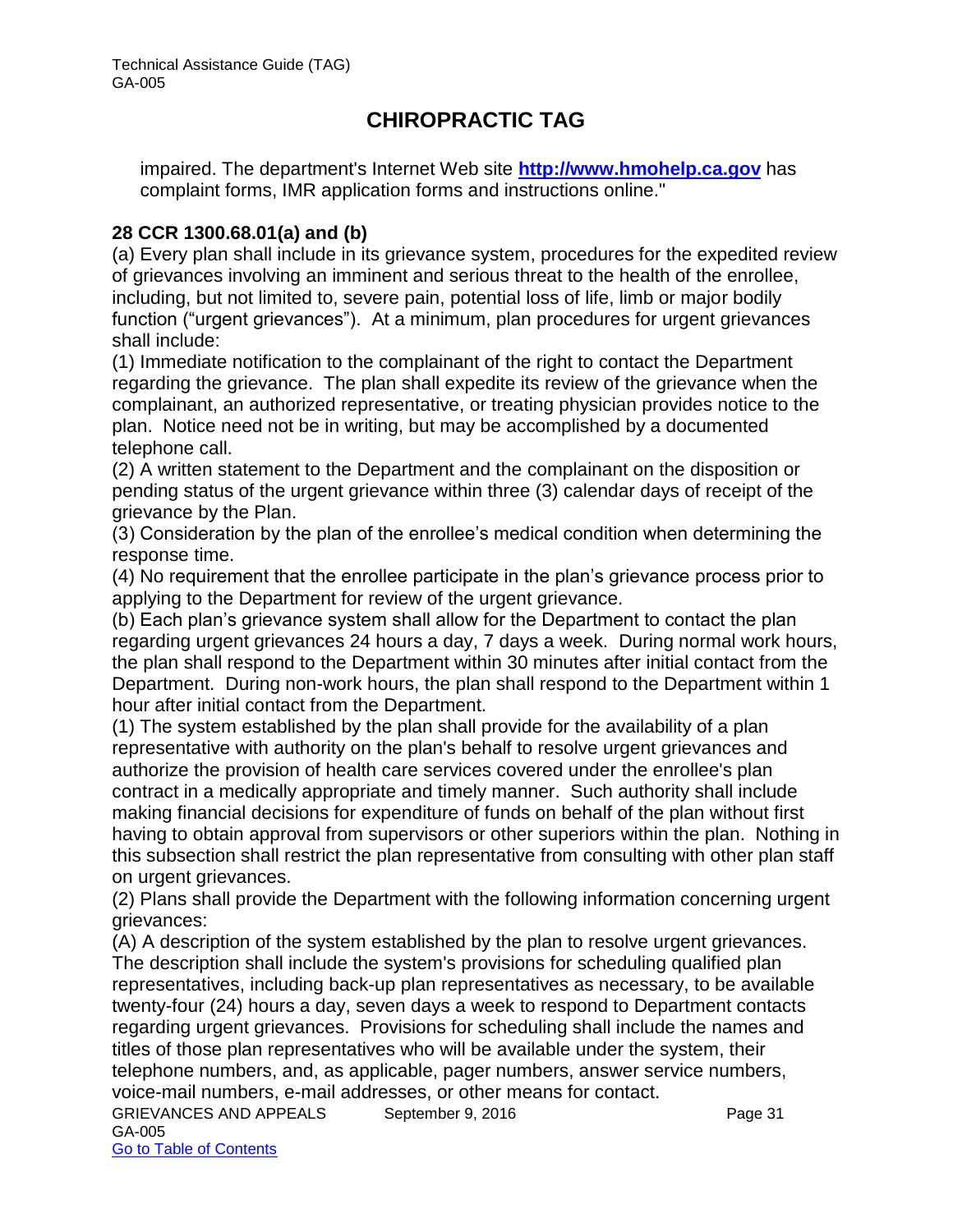(B) A description of how the Department may access the grievance system established by the plan.

(3) If the plan revises the system established pursuant to subsection (b), the plan shall notify the Department at least 30 days in advance of implementing the revisions.

#### **28 CCR 1300.68(d)(3), (4), and (5)**

(d) The plan shall respond to grievances as follows:

(3) The plan's resolution, containing a written response to the grievance shall be sent to the complainant within thirty (30) calendar days of receipt, except as noted in Subsection (d)(8). The written response shall contain a clear and concise explanation of the plan's decision. Nothing in this regulation requires a plan to disclose information to the grievant that is otherwise confidential or privileged by law.

(4) For grievances involving delay, modification or denial of services based on a determination in whole or in part that the service is not medically necessary, the plan shall include in its written response, the reasons for its determination. The response shall clearly state the criteria, clinical guidelines, or medical policies used in reaching the determination. The plan's response shall also advise the enrollee that the determination may be considered by the Department's independent medical review system. The response shall include an application for independent medical review and instructions, including the Department's toll-free telephone number for further information and an envelope addressed to the Department of Managed Health Care, HMO Help Center, 980 Ninth Street, 5<sup>th</sup> Floor, Sacramento, CA 95814.

(5) Plan responses to grievances involving a determination that the requested service is not a covered benefit shall specify the provision in the contract, evidence of coverage or member handbook that excludes the service. The response shall either identify the document and page where the provision is found, direct the grievant to the applicable section of the contract containing the provision, or provide a copy of the provision and explain in clear concise language how the exclusion applied to the specific health care service or benefit requested by the enrollee. In addition to the notice set forth at Section 1368.02(b) of the Act, the response shall also include a notice that if the enrollee believes the decision was denied on the grounds that it was not medically necessary, the Department should be contacted to determine whether the decision is eligible for an independent medical review.

#### **INDIVIDUAL(S)/POSITION(S) TO BE INTERVIEWED**

#### **Staff responsible for the activities described above, for example:**

- Officer with primary responsibility for the grievance system
- Member Services Manager
- Plan's designated representative(s) for DMHC contacts
- QM Director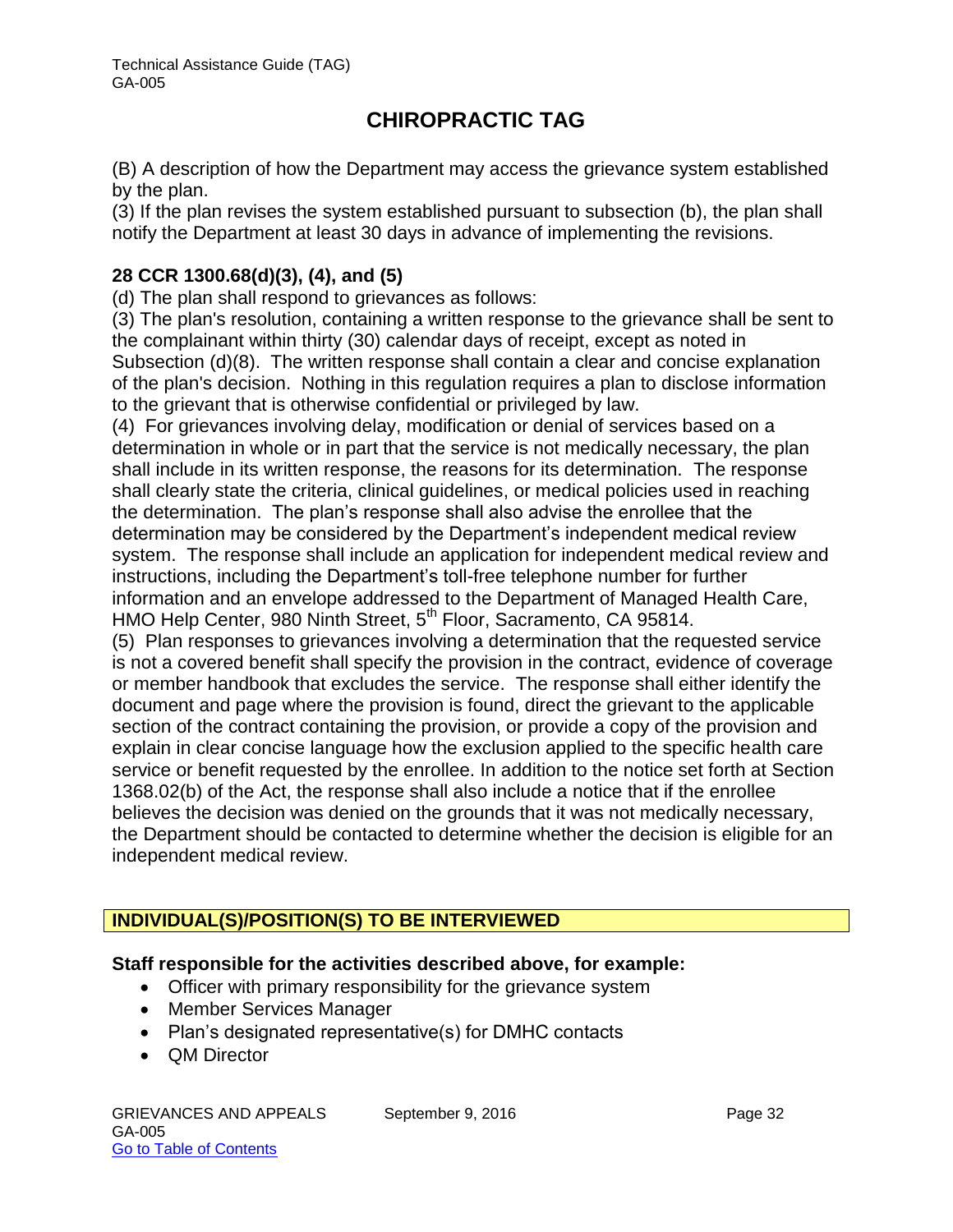#### **DOCUMENT(S) TO BE REVIEWED**

- Policies and procedures for expedited/urgent review
- Policies and Procedures providing for Plan contacts for the DMHC to utilize regarding expedited urgent grievances
- Schedule of Plan contacts for expedited/urgent grievances
- Copies of Plan's notification letter(s) to the DMHC and complainant regarding expedited/urgent grievances
- Policies and procedures regarding reporting responsibilities (including timeframes) to the DMHC and complainant regarding expedited/urgent grievances
- Expedited/Urgent grievance logging system
- Sample of expedited/urgent files to be reviewed on site

#### *GA-005 - Key Element 1:*

**1. The Plan's grievance system has policies and procedures for the expedited review of grievances for cases involving imminent and serious threat to the health of the patient. ("Urgent grievances")** 

**CA Health and Safety Code section 1368.01(b); 28 CCR 1300.68.01(a) and (b)**

|     | <b>Assessment Questions</b>                                                                                                                                                                                                                            | <b>Yes</b> | No | N/A |
|-----|--------------------------------------------------------------------------------------------------------------------------------------------------------------------------------------------------------------------------------------------------------|------------|----|-----|
| 1.1 | Does the Plan's grievance system include procedures for the<br>expedited review of urgent grievances?                                                                                                                                                  |            |    |     |
|     | 1.2 Do the Plan's procedures include the criteria (severe pain,<br>potential loss of life, limb, or major bodily function) for cases to<br>be included in expedited review?                                                                            |            |    |     |
| 1.3 | Do the Plan's procedures for expedited review of urgent<br>grievances specify that there is no requirement that the<br>enrollee participate in the Plan's grievance process prior to<br>applying to the Department for review of the urgent grievance? |            |    |     |
| 1.4 | Do the Plan's procedures provide for the receipt of<br>Department contacts regarding urgent grievances 24 hours a<br>day, 7 days a week?                                                                                                               |            |    |     |
|     | 1.5 Do the Plan's procedures provide for the scheduling of<br>qualified Plan representatives including back-up Plan<br>representatives as necessary to be available 24 hours a day, 7<br>days a week?                                                  |            |    |     |
| 1.6 | If the Plan revises the urgent grievance system established<br>pursuant to 1300.68.01(b), does the Plan notify the<br>Department at least 30 days in advance of implementing the<br>revisions?                                                         |            |    |     |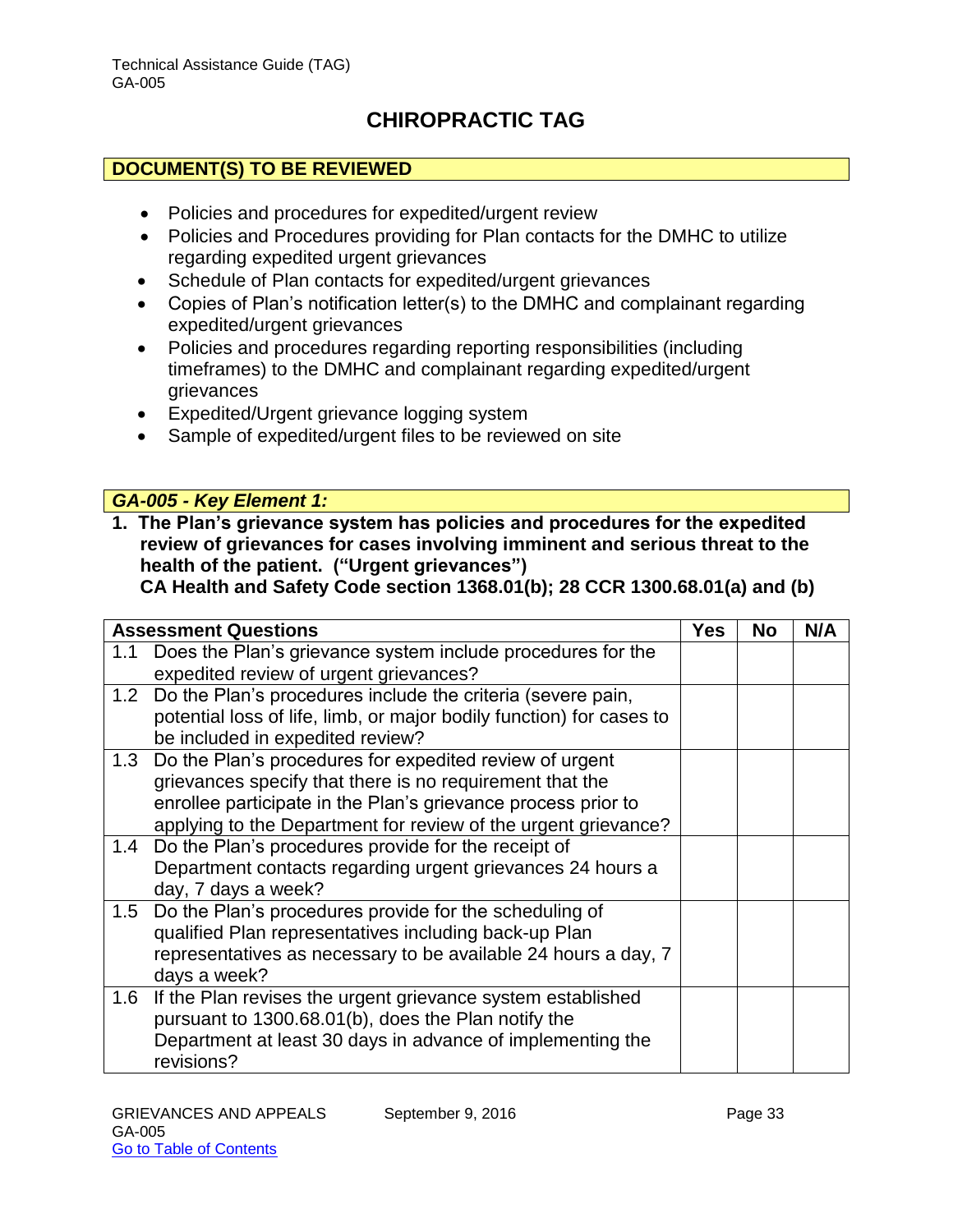#### *GA-005 - Key Element 2:*

**2. The Plan's grievance system allows for the Department to contact the Plan regarding urgent grievances 24 hours a day, 7 days a week. During normal work hours, the Plan responds to the Department within 30 minutes after initial contact from the Department. During non-work hours, the Plan responds to the Department within one hour after initial contact from the Department. 28 CCR 1300.68.01(a) and (b)**

| <b>Assessment Questions</b> |                                                                                                                                                                                                                                                                           | Yes | <b>No</b> | N/A |
|-----------------------------|---------------------------------------------------------------------------------------------------------------------------------------------------------------------------------------------------------------------------------------------------------------------------|-----|-----------|-----|
| 2.1                         | Does the Plan respond to the Department within 30 minutes<br>after initial contact from the Department during normal working<br>hours?                                                                                                                                    |     |           |     |
|                             | 2.2 Does the Plan respond to the Department within one hour<br>after initial contact from the Department during non-work<br>hours?                                                                                                                                        |     |           |     |
|                             | 2.3 Does the Plan provide a Plan representative with authority on<br>the Plan's behalf to resolve urgent grievances and authorize<br>the provision of health care services covered under the<br>enrollee's Plan contract in a medically appropriate and timely<br>manner? |     |           |     |
| 2.4                         | Does the Plan representative's authority include making<br>financial decisions for expenditure of funds on behalf of the<br>Plan without first having to obtain approval from supervisors or<br>other superiors within the Plan?                                          |     |           |     |

#### *GA-005 - Key Element 3:*

**3. The Plan reviews, resolves, and responds to urgent grievances in a timely and appropriate manner.** 

**CA Health and Safety Code section 1368.01(b); CA Health and Safety Code section 1368.02(b); 28 CCR 1300.68(d)(3), (4), and (5); 28 CCR 1300.68.01(a) and (b)**

| <b>Assessment Questions</b> |                                                                | Yes | No | N/A |
|-----------------------------|----------------------------------------------------------------|-----|----|-----|
| 3.1                         | Upon receipt of an urgent grievance, does the Plan             |     |    |     |
|                             | immediately inform the complainant of his/her right to         |     |    |     |
|                             | contact the Department regarding the urgent grievance?         |     |    |     |
|                             | (Notice need not be in writing, but may be accomplished by     |     |    |     |
|                             | a documented telephone call.)                                  |     |    |     |
|                             | 3.2 Does the Plan consider the enrollee's medical condition    |     |    |     |
|                             | when determining the response time?                            |     |    |     |
|                             | 3.3 Is the expedited appeal reviewed by appropriate personnel? |     |    |     |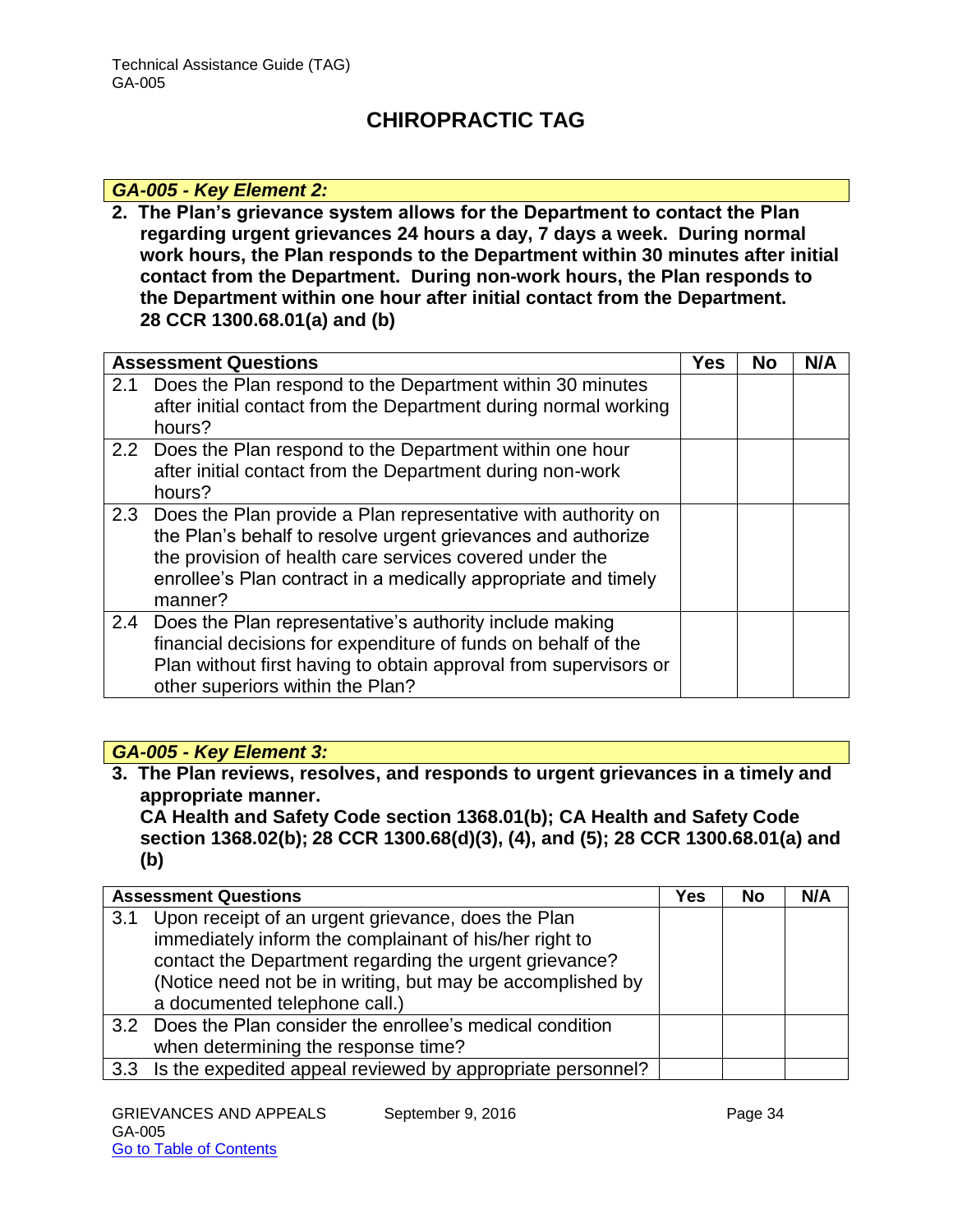| <b>Assessment Questions</b> |                                                                                                | <b>Yes</b> | <b>No</b> | N/A |
|-----------------------------|------------------------------------------------------------------------------------------------|------------|-----------|-----|
| 3.4                         | Does the Plan consistently provide a written statement to                                      |            |           |     |
|                             | the complainant on the disposition or pending status of the                                    |            |           |     |
|                             | urgent grievance within three (3) calendar days from                                           |            |           |     |
|                             | receipt of the grievance?                                                                      |            |           |     |
| 3.5                         | For grievances involving delay, modification or denial of                                      |            |           |     |
|                             | services based on a determination in whole or in part that                                     |            |           |     |
|                             | the service is <b>not medically necessary</b> , does the Plan's                                |            |           |     |
|                             | response contain a <b>clear and concise</b> explanation of the                                 |            |           |     |
|                             | Plan's decision?                                                                               |            |           |     |
| 3.6                         | For grievances involving delay, modification or denial of                                      |            |           |     |
|                             | services based on a determination in whole or in part that                                     |            |           |     |
|                             | the service is not medically necessary, does the Plan's                                        |            |           |     |
|                             | response contain a clear statement of the <b>criteria</b> , clinical                           |            |           |     |
|                             | guidelines, or medical policies used in reaching the                                           |            |           |     |
|                             | determination?                                                                                 |            |           |     |
| 3.7                         | For grievances involving delay, modification or denial of                                      |            |           |     |
|                             | services based on a determination in whole or in part that                                     |            |           |     |
|                             | the service is not medically necessary, does the Plan's                                        |            |           |     |
|                             | response (1) an IMR application and instructions; (2) the                                      |            |           |     |
|                             | Department's toll-free telephone number; and (3) an                                            |            |           |     |
|                             | envelope addressed to the Department?                                                          |            |           |     |
| 3.8                         | For grievances involving delay, modification or denial of                                      |            |           |     |
|                             | services based on a determination in whole or in part that                                     |            |           |     |
|                             | the service is not medically necessary, does the Plan's                                        |            |           |     |
|                             | response contain (1) the Department's telephone number;                                        |            |           |     |
|                             | (2) the CA Relay Service's telephone number; (3) the Plan's                                    |            |           |     |
|                             | telephone number; (4) the Department's Internet address;                                       |            |           |     |
|                             | (5) a response in 12-point boldface type; and (6) the                                          |            |           |     |
|                             | 1368.02(b) statement?                                                                          |            |           |     |
|                             | 3.9 For grievances involving a determination that the requested                                |            |           |     |
|                             | service is not a covered benefit, does each response                                           |            |           |     |
|                             | contain the specific <b>provision</b> in the contract, EOC or                                  |            |           |     |
|                             | member handbook that excludes the services? (Either by                                         |            |           |     |
|                             | identifying the document and page where the provision is                                       |            |           |     |
|                             | found, by directing the grievant to the applicable section of                                  |            |           |     |
|                             | the contract or by providing a copy of the provision.)                                         |            |           |     |
|                             | 3.10 For grievances involving a determination that the requested                               |            |           |     |
|                             | service is not a covered benefit, does each response                                           |            |           |     |
|                             | contain <b>clear and concise</b> language that explains how the                                |            |           |     |
|                             |                                                                                                |            |           |     |
|                             | exclusion applied to the specific health care service or<br>benefit requested by the enrollee? |            |           |     |